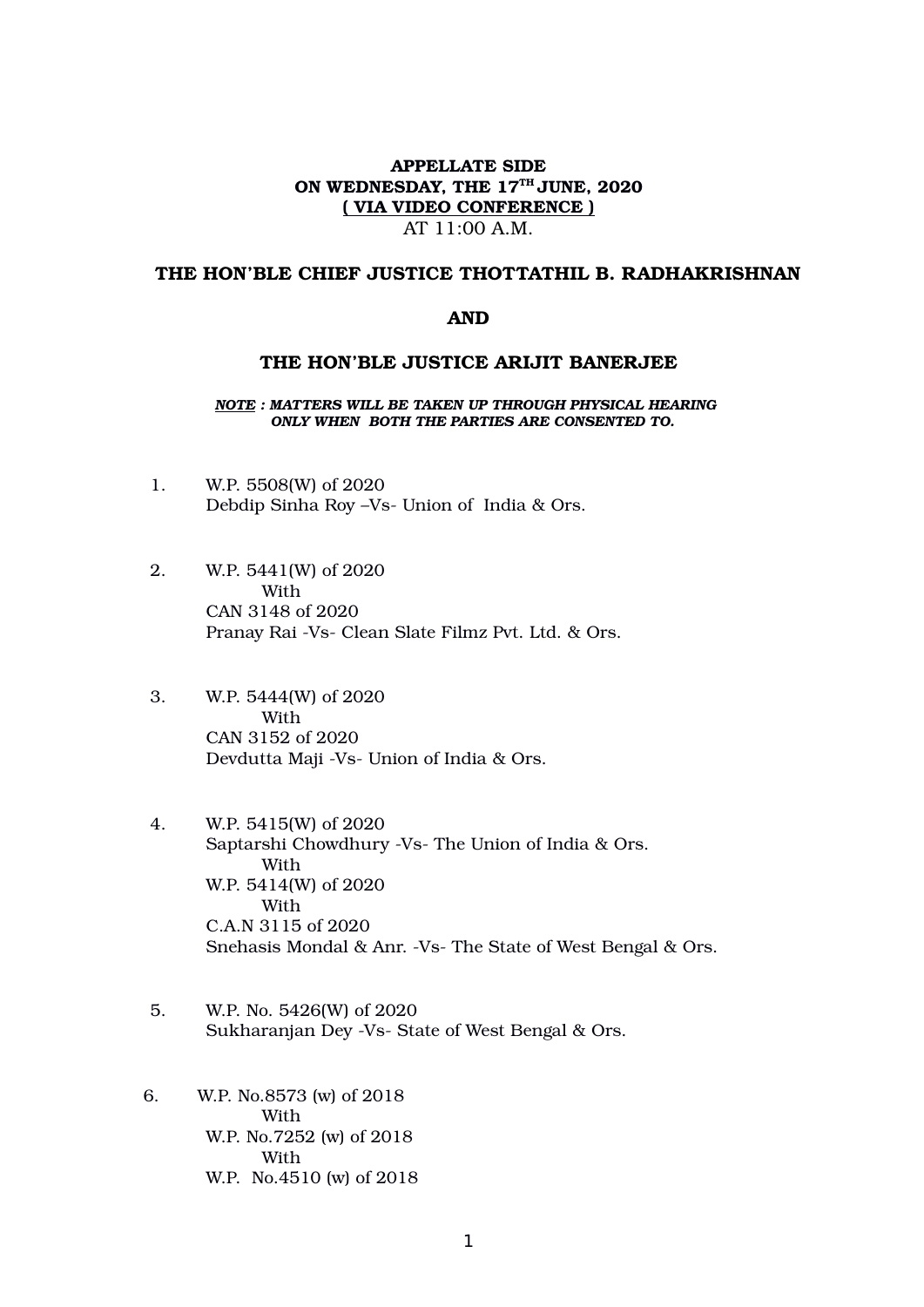Court on its own motion. In re : Overcrowding in Prison With CAN 3147 of 2020 With WP 5440(W) of 2020 Aparajita Bose -Vs- State of West Bengal & Ors.

 7. W.P. No. 5328 (w) of 2020 With C.A.N 3088 of 2020 Dr. Fuad Halim -Vs- State of West Bengal & Ors. With W.P. No. 5334 (w) of 2020 With W.P. No. 5335 (w) of 2020 With W.P. No.5336 (w) of 2020 With W.P. 5397 (w) of 2020 With C.A.N 3089 of 2020 Sri Dilip Ghosh -Vs- The State of West Bengal & Ors. With W.P. No.5359 (w) of 2020 Democratic Youth Federation of India & Anr. -Vs-State of West Bengal & Ors. With W.P. 5489(W) of 2020 MostafijurRahaman -Vs- State of West Bengal & Ors.

- 8. W.P. 5413(W) of 2020 Kabir Shankar Bose -Vs- State of West Bengal & Ors.
- 9. W.P. No. 5333 (w) of 2020 In re : Letter of Shri Ashok Kumar Dhandania, President & Shri Dhiraj Trivedi, Secretary, High Court Bar Association **With** W.P. No. 5337 (w) of 2020 And CAN No.3004 of 2020 Pankaj Kumar Sarkar -Vs- State of West Bengal & Ors. With W.P. No. 5343 (w) of 2020 Soumen Sarkar -Vs- Union of India & Ors.
- 10. W.P. No.5357 (w) of 2020 Law Clerks Association, High Court, Calcutta & Anr. -Vs-State of West Bengal & Ors.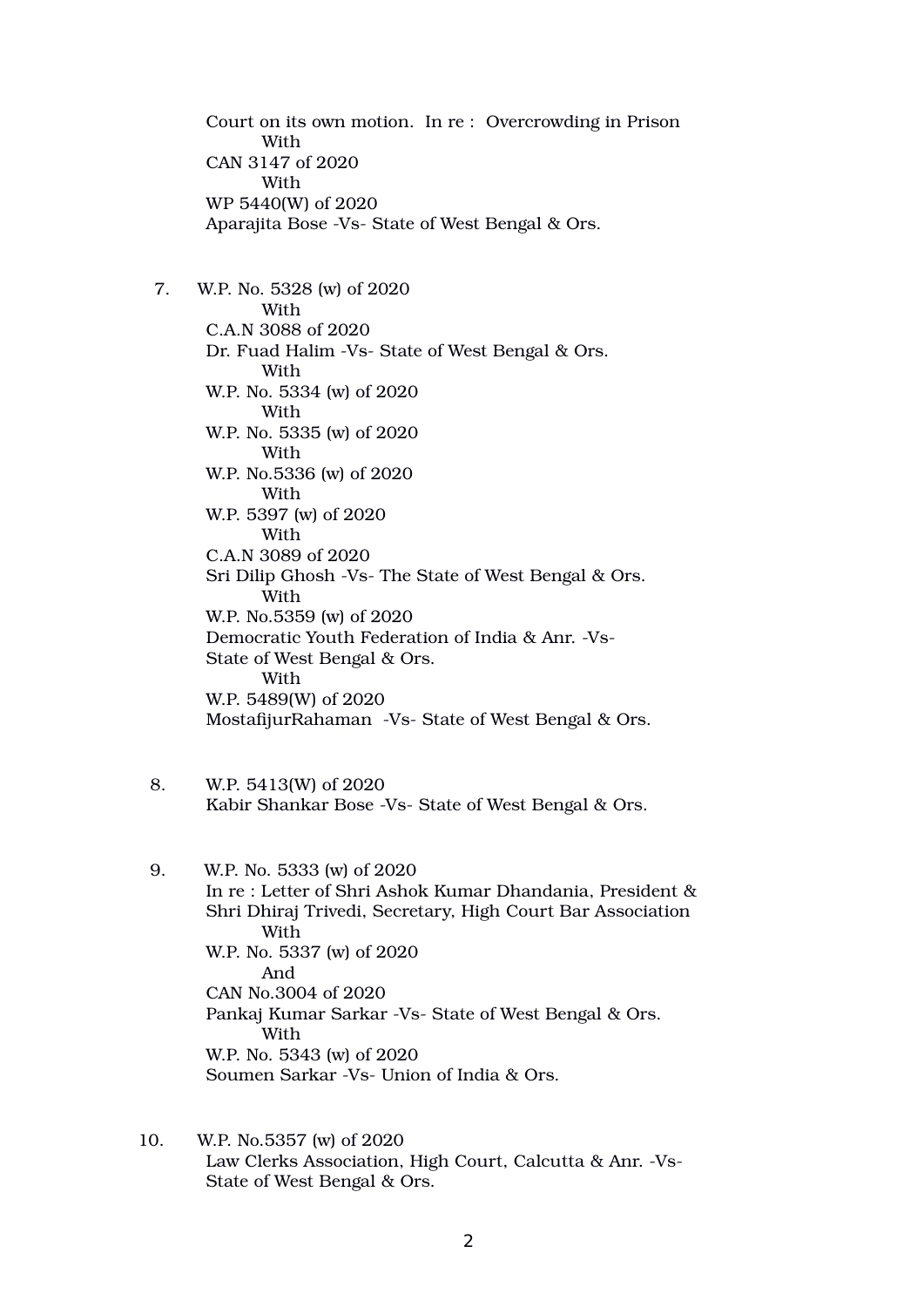- 11. W.P. 5479(W) of 2020 VineetRuia -Vs- Principal Secretary, Ministry of Health & Family Welfare, Government of West Bengal & Ors.
- 12. W.P. 5480(W) of 2020 With CAN 3184 of 2020 Arjun Singh –Vs- State of West Bengal & Anr.
- 13. W.P. 5344 (W) of 2020 Priyanka Tibrewal -Vs- Union of India & Ors.

# 14. CAN 3119 of 2020

in W.P. 5425 (W) of 2020 Software Freedom Law Centre India (SFLC.in) -Vs-The State of West Bengal & Ors. With W.P. 5423 (W) of 2020 With W.P. 5424 (W) of 2020 Priyanka Tibrewal vs. The State of West Bengal & Ors.

- 15. CAN 3091 of 2020 With CAN 3094 of 2020 With CAN 3093 OF 2020 In W.P. 1098 W) of 2020 Dr. Gaurav Gupta -Vs- State of West Bengal & Ors.
- 16. CAN 3146 of 2020 **In the set of the set of the set of the set of the set of the set of the set of the set of the set of the set o**  W.P. 5439 (W) of 2020 Dr. Sabyasachi Ghoshray -Vs- State of West Bengal & Ors.

#### 17. CAN 3150 of 2020

in W.P. 5418 (W) of 2020 Centre for Indian Trade Unions (CITU) & Anr. -Vs-The State of West Bengal & Ors.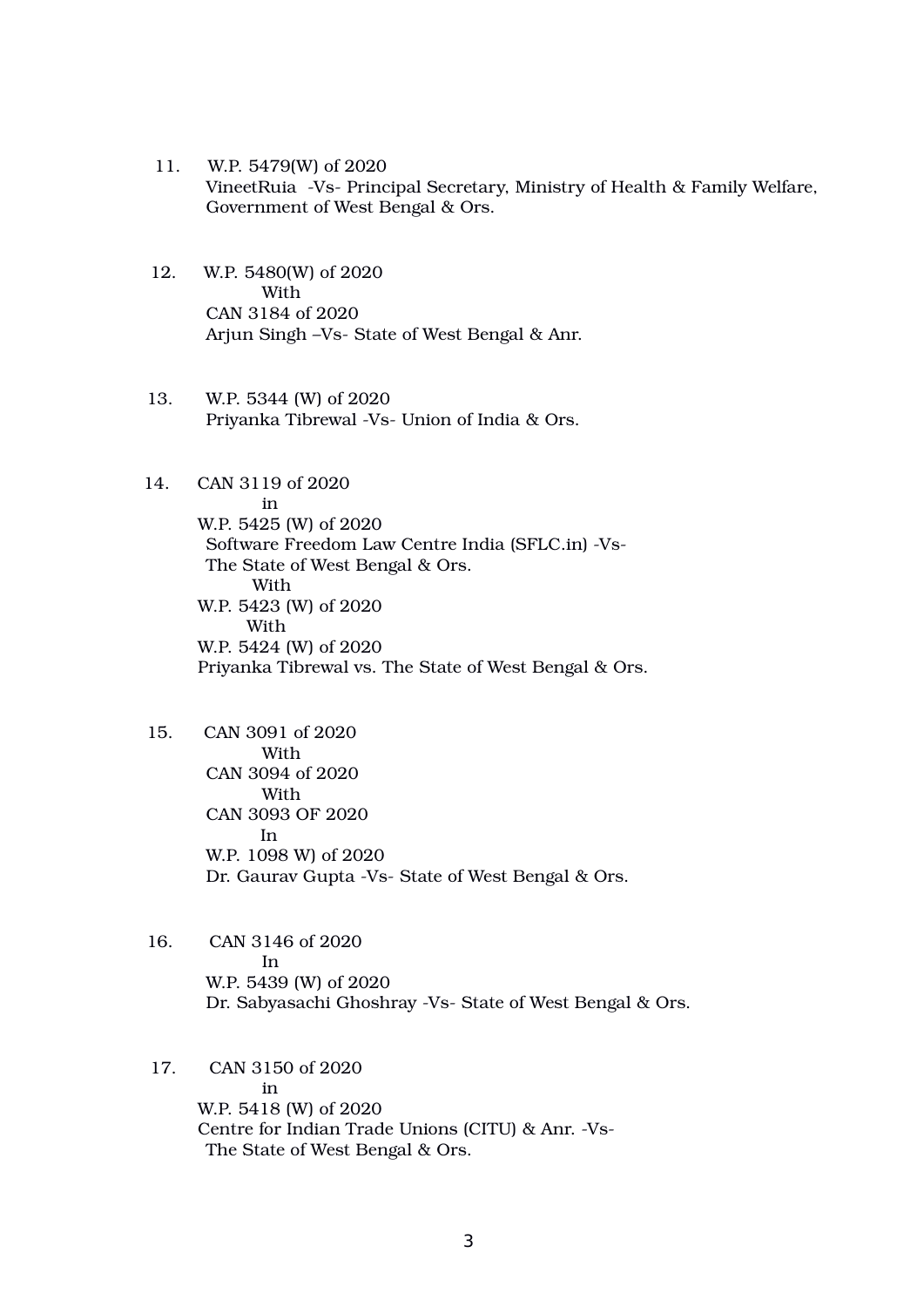- 18. W.P. 5379 (W) of 2020 With CAN 3064 of 2020 Democratic Youth Federation of India & Ors. -Vs-The State of West Bengal & Ors.
- 19. W.P. 5345(W) of 2020 Rohan Rai –Vs- Union of India & Ors.
- 20. W.P. 5358 (W) of 2020 With CAN 3022 of 2020 Shareq Siddique -Vs- State of West Bengal & Ors.
- 21. W.P. 5377(W) of 2020 Ambooj Sharma -Vs- State of West Bengal & Ors.
- 22. W.P. 5416 (W) of 2020 with CAN 3116 of 2020 Jaimin Rajani -Vs- State of West Bengal & Ors.
- 23. CAN 3054 of 2020 **In the set of the set of the set of the set of the set of the set of the set of the set of the set of the set o**  W.P. 5374 (W) of 2020 Arjun Singh -Vs- State of West Bengal & Ors.
	- 24. CAN No.3053 of 2020 With W.P. No.5376 (w) of 2020 Nabendu Kumar Bandopadhyay -Vs- Govt. of West Bengal & Anr.
	- 25. W.P. 5417(W) of 2020 Siddhartha Das –Vs- The State of West Bengal & Ors.
	- 26. WP 5400(W) of 2020 Raja Satyajit Banerjee –Vs- The State of West Bengal & Ors.
	- 27. W.P. 5438 (W) of 2020 TUCI, West Bengal State Secretary, represented by its Secretary, Sharmistha Choudhury & Anr. -Vs- State of West Bengal & Ors.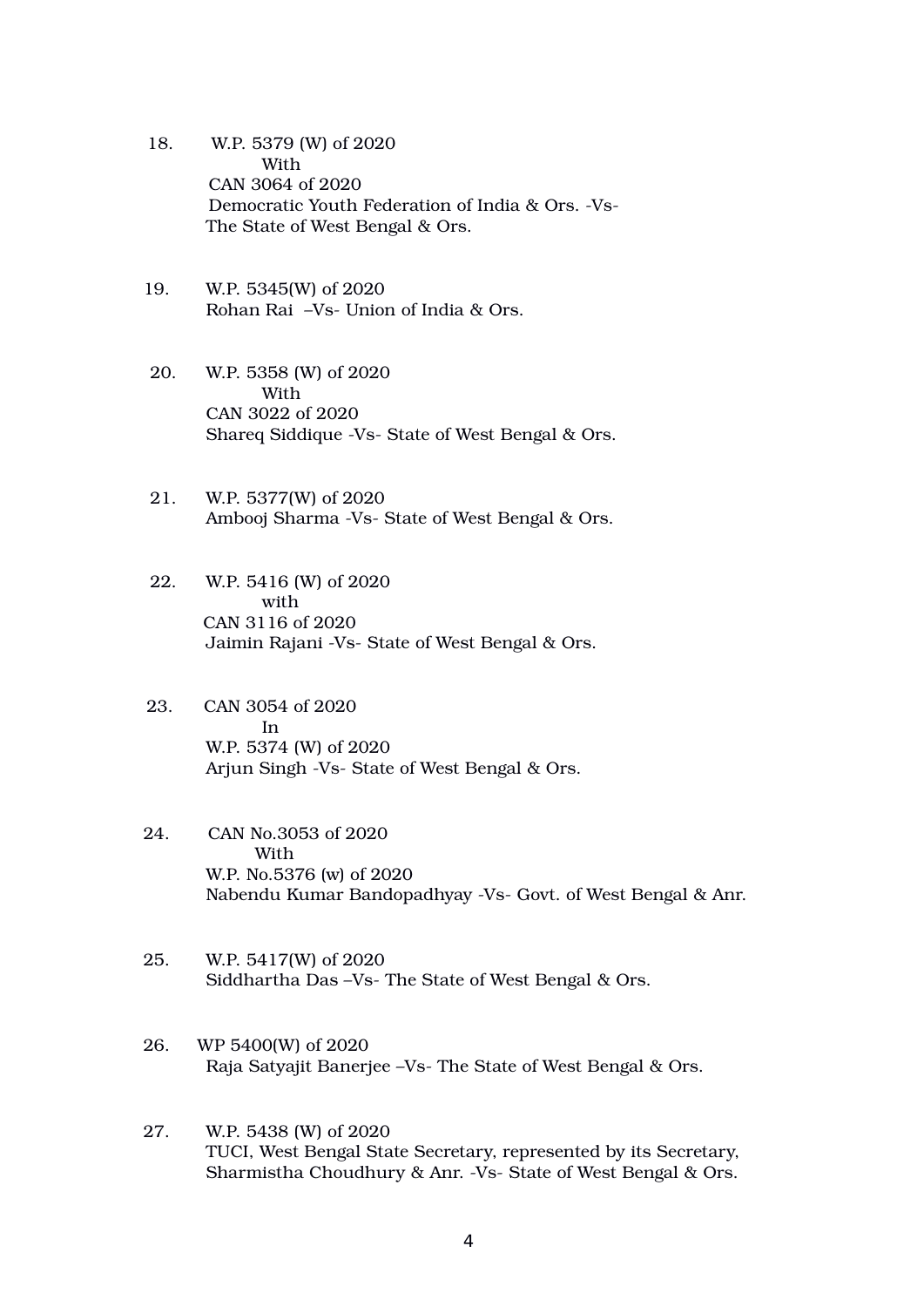- 28. W.P. No.5443 (W) of 2020 with CAN 3151 of 2020 Ataur Rahaman -Vs- State of West Bengal & Ors.
- 29. W.P. 5398 (W) of 2020 with CAN 3090 of 2020 Subhadip Pramanik -Vs- The State of West Bengal & Ors.
	- 30. W.P. 5481 (W) of 2020 Subir Kumar Ghosh -Vs- State of West Bengal & Ors.
	- 31. W.P. 5484 (W) of 2020 Anindya Sundar Das -Vs- Union of India & Ors.
	- 32. W.P. 5483 (W) of 2020 With CAN 3187 of 2020 Biplab Kumar Chowdhury -Vs- State of West Bengal & Ors.
	- 33. W.P. 5482 (W) of 2020 With CAN 3185 of 2020 Subir Kumar Ghosh -Vs- State of West Bengal & Ors.
- 34. CAN 3081 OF 2020 in W.P. 5396 (W) of 2020 Sourav Sikdar -Vs- The State of West Bengal & Ors.
- 35. CAN 3149 of 2020 In W.P. 5324(W) of 2020 In Re: COVID-19 – Relief and services at the Andaman & amp; Nicobar Islands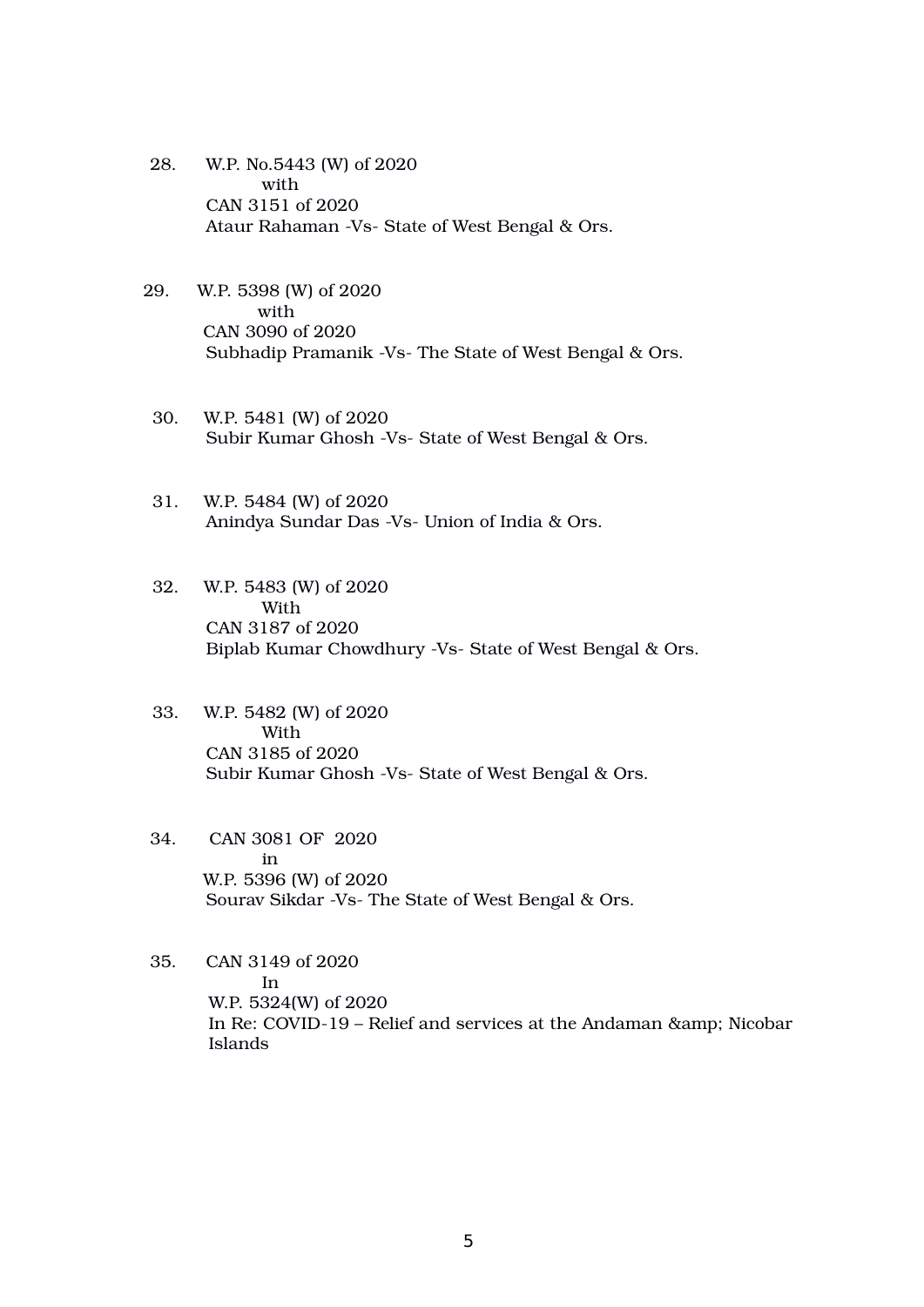### APPELLATE SIDE ON WEDNESDAY, THE 17<sup>TH</sup> JUNE, 2020 COURT ROOM NO.8 ( VIA VIDEO CONFERENCE )

### AT 11:00 A.M.

### THE HON'BLE JUSTICE SANJIB BANERJEE

## AND

#### THE HON'BLE JUSTICE ANIRUDDHA ROY

#### *NOTE : MATTERS WILL BE TAKEN UP THROUGH PHYSICAL HEARING ONLY WHEN BOTH THE PARTIES ARE CONSENTED TO.*

#### APPLICATION FOR BAIL

|    | 1. CRM 3620/2020                    | PRADIP BANIK Vs<br>STATE OF WEST BENGAL                                      | <b>BRAJESH JHA</b>      |
|----|-------------------------------------|------------------------------------------------------------------------------|-------------------------|
| 2. | CRM 3618/2020                       | <b>SUJIT DAS Vs</b><br>STATE OF WEST BENGAL                                  | <b>BRAJESH JHA</b>      |
|    | 3. CRM 3610/2020<br>CRAN 1905/2020  | <b>ALOKESH BENIYA Vs</b><br>STATE OF WEST BENGAL                             | DEBAJYOTI DEB           |
|    | 4. CRM 3575/2020                    | SADIQUL ISLAM Vs<br>STATE OF WEST BENGAL                                     | <b>JAKIR HOSSAIN</b>    |
|    | 5. CRM 3552/2020<br>CRAN 1847/2020  | <b>BHIM SHANKAR DUBEY Vs</b><br>STATE OF WEST BENGAL                         | DEV KR SHARMA           |
|    | 6. CRM 3596/2020<br>CRAN 1892/2020  | <b>ASHIM MONDAL Vs</b><br>STATE OF WEST BENGAL                               | <b>SEKHAR BARMAN</b>    |
|    | 7. CRM 3621/2020                    | PINTU BHATTACHARYYA Vs<br>STATE OF WEST BENGAL                               | <b>SUBIR DEBNATH</b>    |
|    | 8. CRM 3758/2020                    | EBADAT KHAN @ IBADAT KHA @ MD IBADAT KHAN Vs                                 |                         |
|    | CRAN 2026/2020                      | STATE OF WEST BENGAL                                                         | <b>SONALI DAS</b>       |
|    | 9. CRM 3576/2020                    | <b>ATIAR RAHAMAN Vs</b><br>STATE OF WEST BENGAL                              | KOUSTAV BAGCHI          |
|    | 10. CRM 3905/2020<br>CRAN 2147/2020 | <b>ALAMGIR BISWAS Vs</b><br>STATE OF WEST BENGAL                             | SUSNIGDHO BHATTACHARYYA |
|    | 11. CRM 3907/2020                   | SADIKUL RAHAMAN@SAUD ALI@WSAUDI SK@SAYED SK & ANR Vs<br>STATE OF WEST BENGAL | <b>ARINDAM ROY</b>      |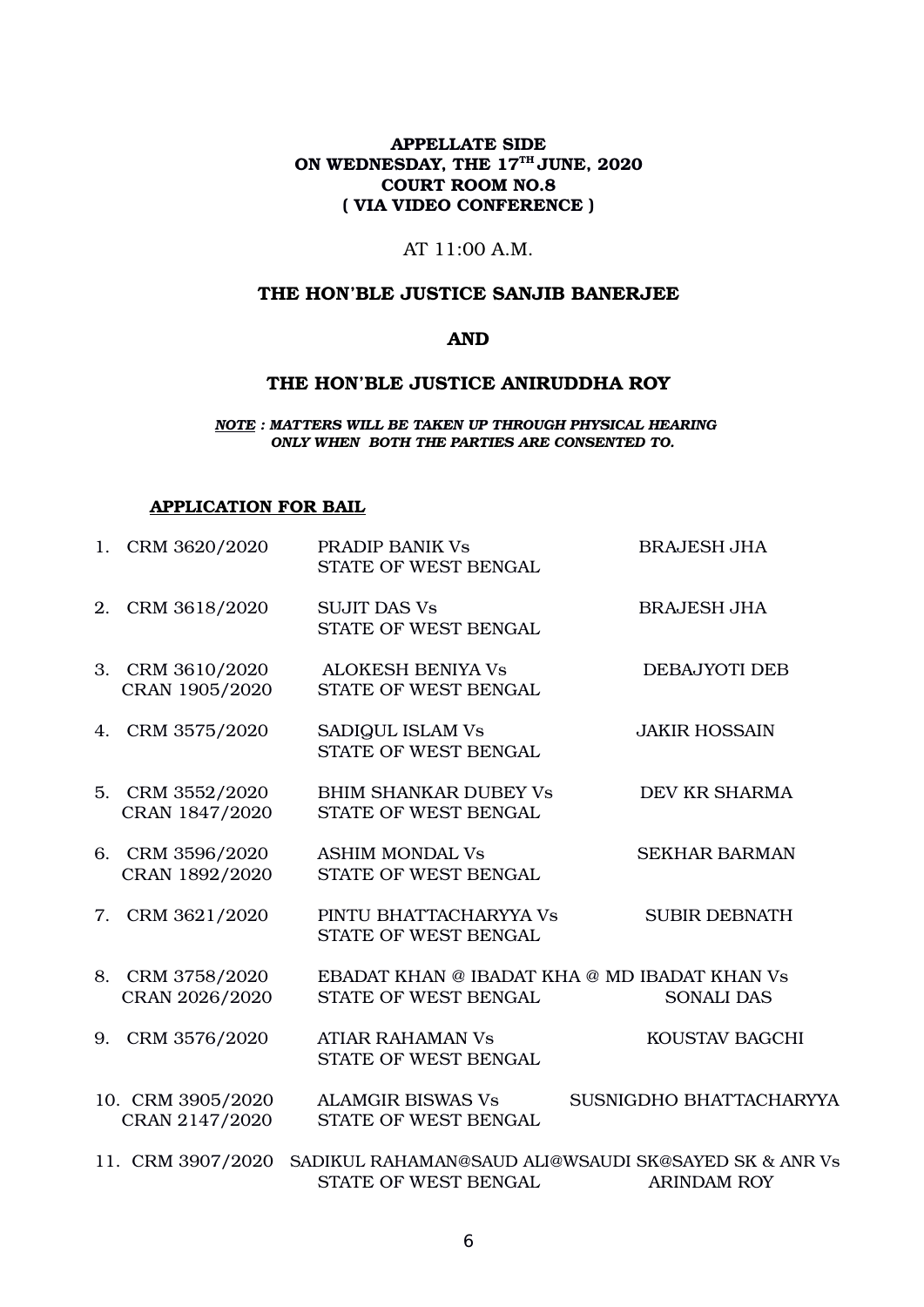| 12. CRM 3916/2020                   | MD FIROJ SK & ORS Vs<br>STATE OF WEST BENGAL                                    | <b>ARINDAM ROY</b>      |
|-------------------------------------|---------------------------------------------------------------------------------|-------------------------|
| 13. CRM 3919/2020                   | RASID KHAN @ BASIRUDDIN KHAN Vs ARINDAM ROY<br><b>STATE OF WEST BENGAL</b>      |                         |
| 14. CRM 3538/2020<br>CRAN 1835/2020 | MD MURTUZA ALAM & ANR Vs<br>STATE OF WEST BENGAL                                | PRAJNADEEPTA ROY        |
| 15. CRM 4101/2020<br>CRAN 2307/2020 | <b>RAMESH KUMAR Vs</b><br>STATE OF WEST BENGAL                                  | PAWAN KUMAR GUPTA       |
| 16. CRM 4102/2020                   | <b>AKBAR ALI MONDAL Vs</b><br>STATE OF WEST BENGAL                              | PAMPA DEY (DHABAL)      |
| 17. CRM 4103/2020<br>CRAN 2310/2020 | <b>SWAPAN MAJUMDER Vs</b><br>STATE OF WEST BENGAL                               | ANGSHUMAN CHAKRABORTY   |
| 18. CRM 4105/2020                   | <b>BISHAL MENON Vs</b><br>STATE OF WEST BENGAL                                  | ARKA CHAKRABORTY        |
| 19. CRM 4107/2020<br>CRAN 2312/2020 | ROBIUL ALAM @ KHOKANBABU Vs<br>STATE OF WEST BENGAL                             | ANGSHUMAN CHAKRABORTY   |
| 20. CRM 4108/2020                   | <b>FOREJ LASKAR @ RAJU Vs</b><br>STATE OF WEST BENGAL                           | KARUNAMOYEE SAMANTA     |
| 21. CRM 4111/2020<br>CRAN 2319/2020 | DIPANKAR DAS BAIRAGYA Vs<br>STATE OF WEST BENGAL                                | <b>MD. SARWAR JAHAN</b> |
| 22. CRM 4115/2020                   | <b>SALMA BIBI @ PUNJAB Vs</b><br>STATE OF WEST BENGAL                           | <b>DEBASIS KAR</b>      |
| 23. CRM 4116/2020                   | <b>MADHAB DAS Vs</b><br>STATE OF WEST BENGAL                                    | SUMANTA CHAKRABORTY     |
| 24. CRM 4117/2020<br>CRAN 2324/2020 | <b>CHAMPA BISWAS Vs</b><br>STATE OF WEST BENGAL                                 | ANGSHUMAN CHAKRABORTY   |
| 25. CRM 4118/2020<br>CRAN 2323/2020 | <b>SUNITA GHOSH Vs</b><br>STATE OF WEST BENGAL                                  | <b>SARWAN JAHAN</b>     |
|                                     | 26. CRM 4119/2020 SK. SABIR ALI & ORS Vs<br>CRAN 2325/2020 STATE OF WEST BENGAL | PAWAN KUMAR GUPTA       |

# APPLICATION FOR ANTICIPATORY BAIL

| 27. CRM 4033/2020 | PROVAT KUMAR OJHA Vs | ATIS KUMAR BISWAS |
|-------------------|----------------------|-------------------|
| CRAN 2248/2020    | STATE OF WEST BENGAL |                   |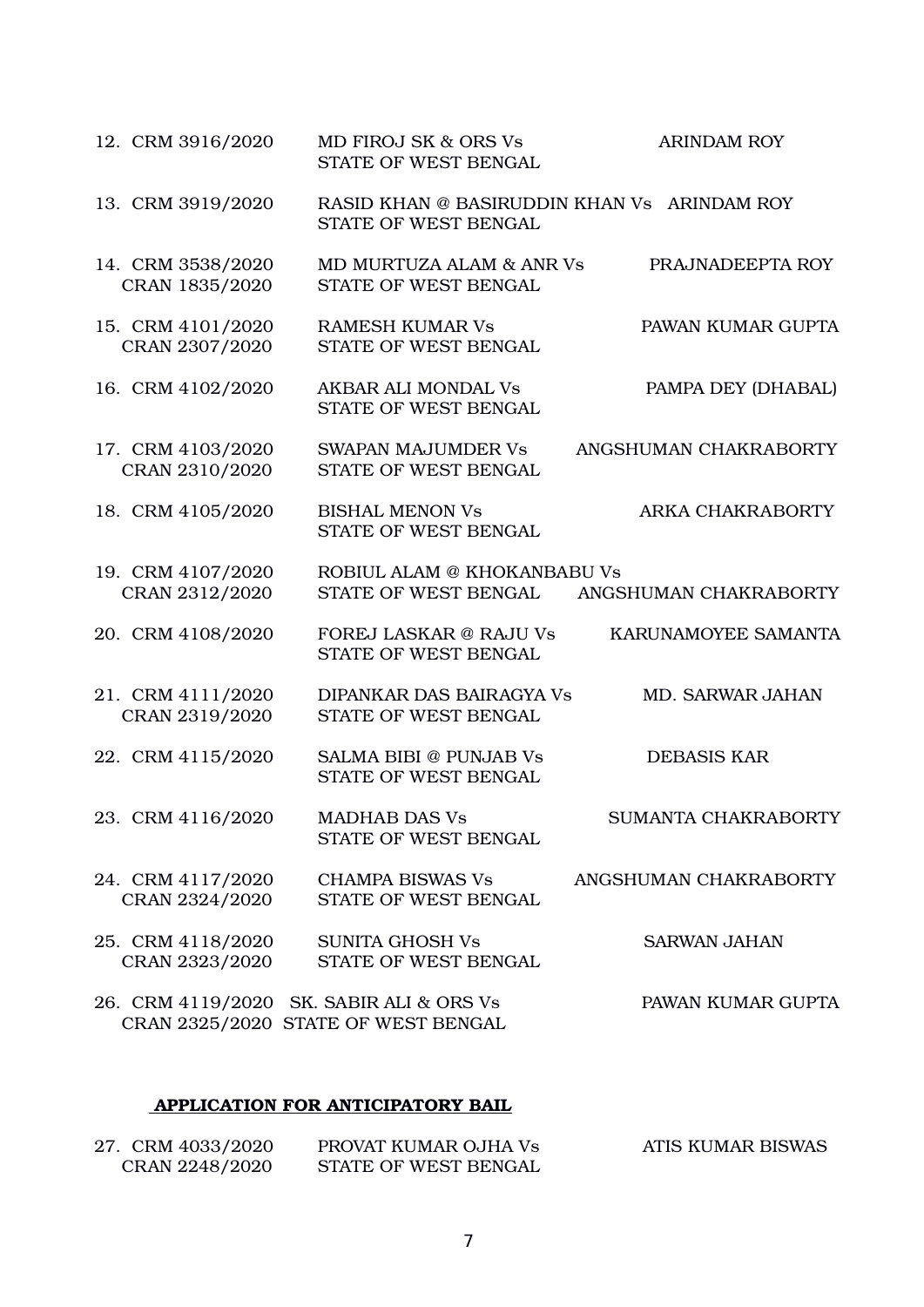| 28. CRM 4034/2020<br>CRAN 2249/2020                   | SABUR SK @ SOBUR SK & ORS Vs<br>STATE OF WEST BENGAL                          | MRITYUNJOY CHATTERJEE     |
|-------------------------------------------------------|-------------------------------------------------------------------------------|---------------------------|
| 29. CRM 4035/2020                                     | PIYARUL MONDAL @ KALU@PAYARUL SEKH & ANR Vs<br>STATE OF WEST BENGAL           | <b>JEENIA RUDRA</b>       |
| 30. CRM 4036/2020<br>CRAN 2250/2020                   | <b>JONY SEKH @ JANIRUL SK &amp; ORS. Vs</b><br>STATE OF WEST BENGAL           | SOMNATH ADHIKARY          |
| 31. CRM 4042/2020<br>CRAN 2254/2020                   | AMAR GHOSH & ORS. Vs<br>STATE OF WEST BENGAL                                  | <b>AVINABA PATRA</b>      |
| 32. CRM 4049/2020                                     | <b>MOSARAF MONDAL &amp; ORS Vs</b><br>STATE OF WEST BENGAL                    | <b>AMANUL ISLAM</b>       |
| 33. CRM 4051/2020<br>CRAN 2262/2020                   | SEKH OOJIRMAHAMMAD @ SK OOZIR MOHAMMAD @ UJJIR ALI Vs<br>STATE OF WEST BENGAL | <b>DHANANJAY BANERJEE</b> |
| 34. CRM 4053/2020<br>CRAN 2265/2020                   | MD. ARIFUDDIN SK. @ KHALIL SK. & ORS. Vs<br>STATE OF WEST BENGAL              | ARNAB CHATTERJEE          |
| 35. CRM 4055/2020<br>CRAN 2267/2020                   | <b>RAMJAN SK Vs</b><br>STATE OF WEST BENGAL                                   | <b>SONALI DAS</b>         |
| 36. CRM 4058/2020<br>CRAN 2269/2020                   | AMIO HAZRA @ AMRITYA HAZRA & ANR Vs<br>STATE OF WEST BENGAL                   | <b>SOMNATH ADHIKARY</b>   |
| 37. CRM 3684/2020<br><b>NASKAR</b>                    | <b>MITHU MONDAL Vs</b><br>STATE OF WEST BENGAL                                | <b>MUJIBAR ALI</b>        |
| CRAN 1960/2020<br>38. CRM 3984/2020<br>CRAN 2208/2020 | <b>IMRAN MONDAL @ IMRAN ISLAM Vs</b><br>STATE OF WEST BENGAL                  | <b>SATADRU LAHIRI</b>     |

# CANCELLATION OF BAIL

| 39. CRM 3683/2020 | STATE OF W B Vs        | <b>MD ANWAR HOSSAIN</b> |
|-------------------|------------------------|-------------------------|
| CRAN 1955/2020    | <b>MD SABIR AHAMED</b> |                         |

# **APPLICATION**

| 40. CRM 4090/2020 | JOYDEB MONDAL Vs     | <b>DEBASIS KAR</b> |
|-------------------|----------------------|--------------------|
| CRAN 2611/2020    | STATE OF WEST BENGAL |                    |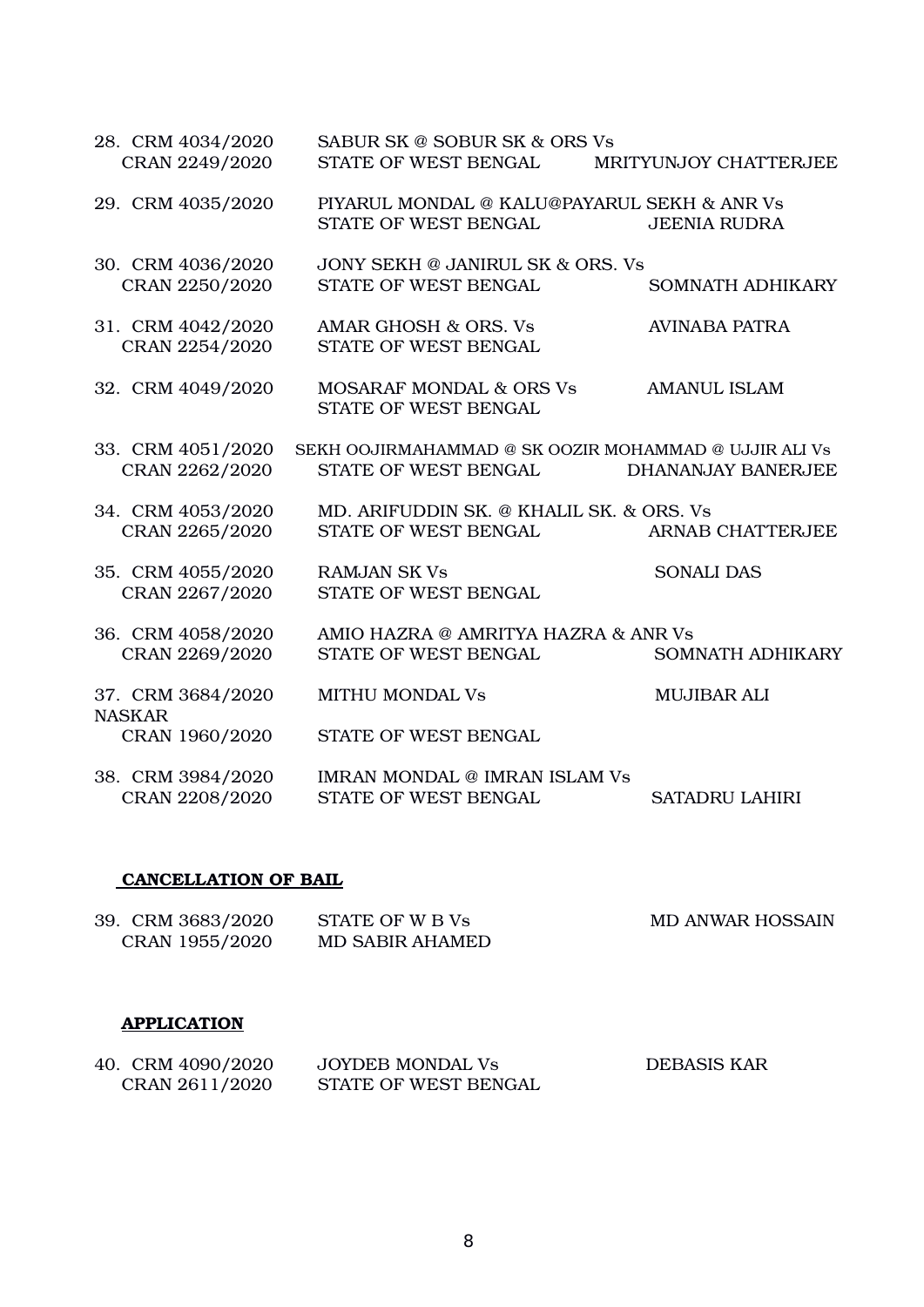AT 11:00 A.M.

### THE HON'BLE JUSTICE I. P. MUKERJI

### AND

#### THE HON'BLE JUSTICE ABHIJIT GANGOPADHYAY

*NOTE : MATTERS WILL BE TAKEN UP THROUGH PHYSICAL HEARING ONLY WHEN BOTH THE PARTIES ARE CONSENTED TO.*

#### TRIBUNAL APPLICATION

1. WP.ST 58/2020 DR. SANTANU SUBA Vs BISWARUP NANDY CAN 3159/2020 STATE OF WEST BENGAL & ORS. CAN 3186/2020 2. WP.ST 57/2020 SWASTIKA BANERJEE Vs BISWARUP NANDY CAN 3011/2020 STATE OF WEST BENGAL & ORS

#### APPLICATION

- 3. MAT 419/2018 THE STATE OF W B & ORS Vs ITI DUTTA CAN 3068/2020 MANIKA DHARA PAL & ORS WITH CAN 5227/2018
- 4. MAT 417/2018 THE STATE OF W B & ORS Vs ITI DUTTA CAN 3067/2020 KALYAN KISHORE PRADHAN & ORS WITH CAN 5225/2018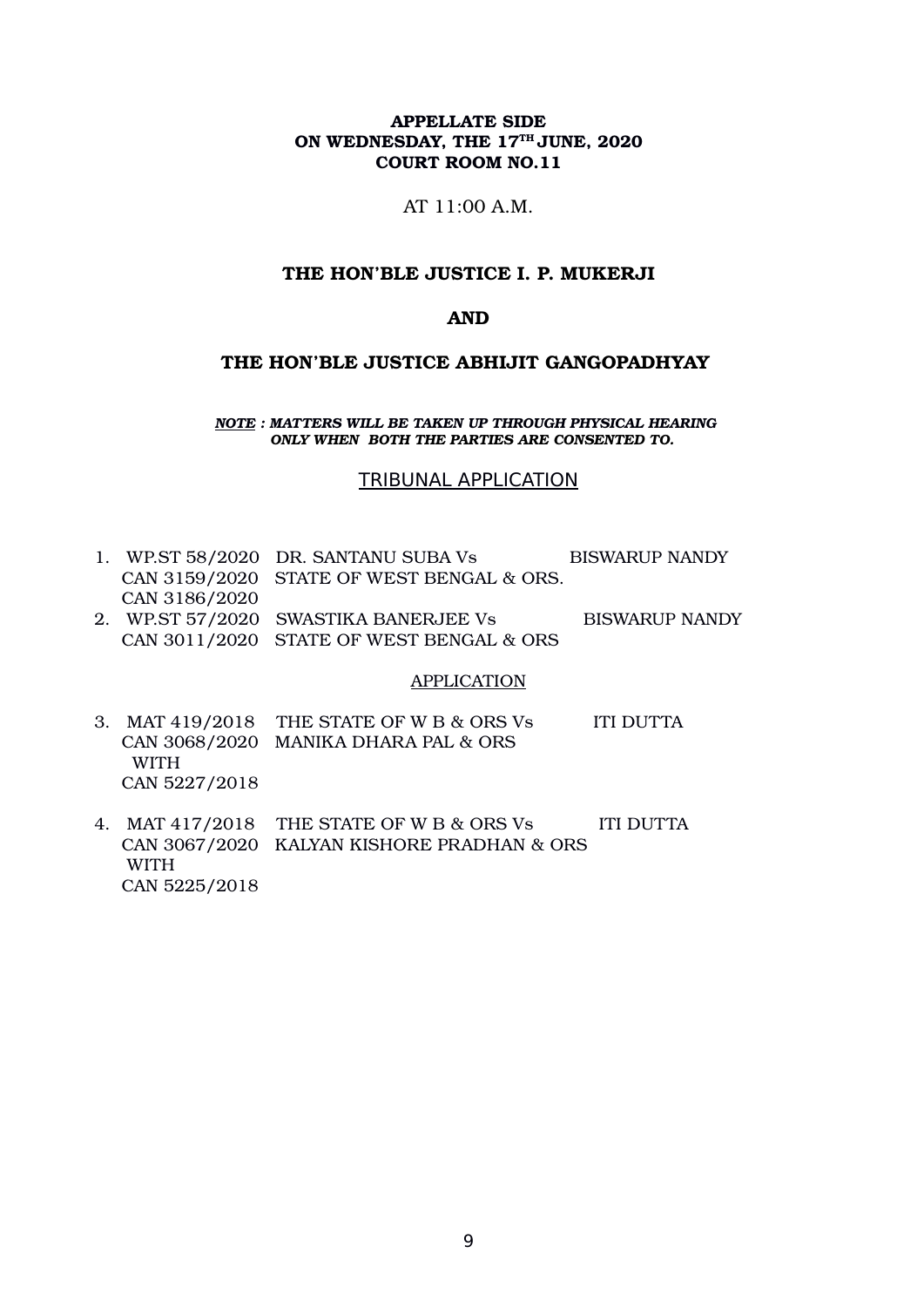(BEFORE THE REGULAR BENCH)

## THE HON'BLE JUSTICE I. P. MUKERJI

# AND

# THE HON'BLE JUSTICE MD. NIZAMUDDIN

#### FOR JUDGMENT

| FMA 4412/2016 | UNITED BANK OF INDIA Vs    | SOURAV CHAKRABORTY |
|---------------|----------------------------|--------------------|
|               | SWAPAN KUMAR MALLICK & ORS |                    |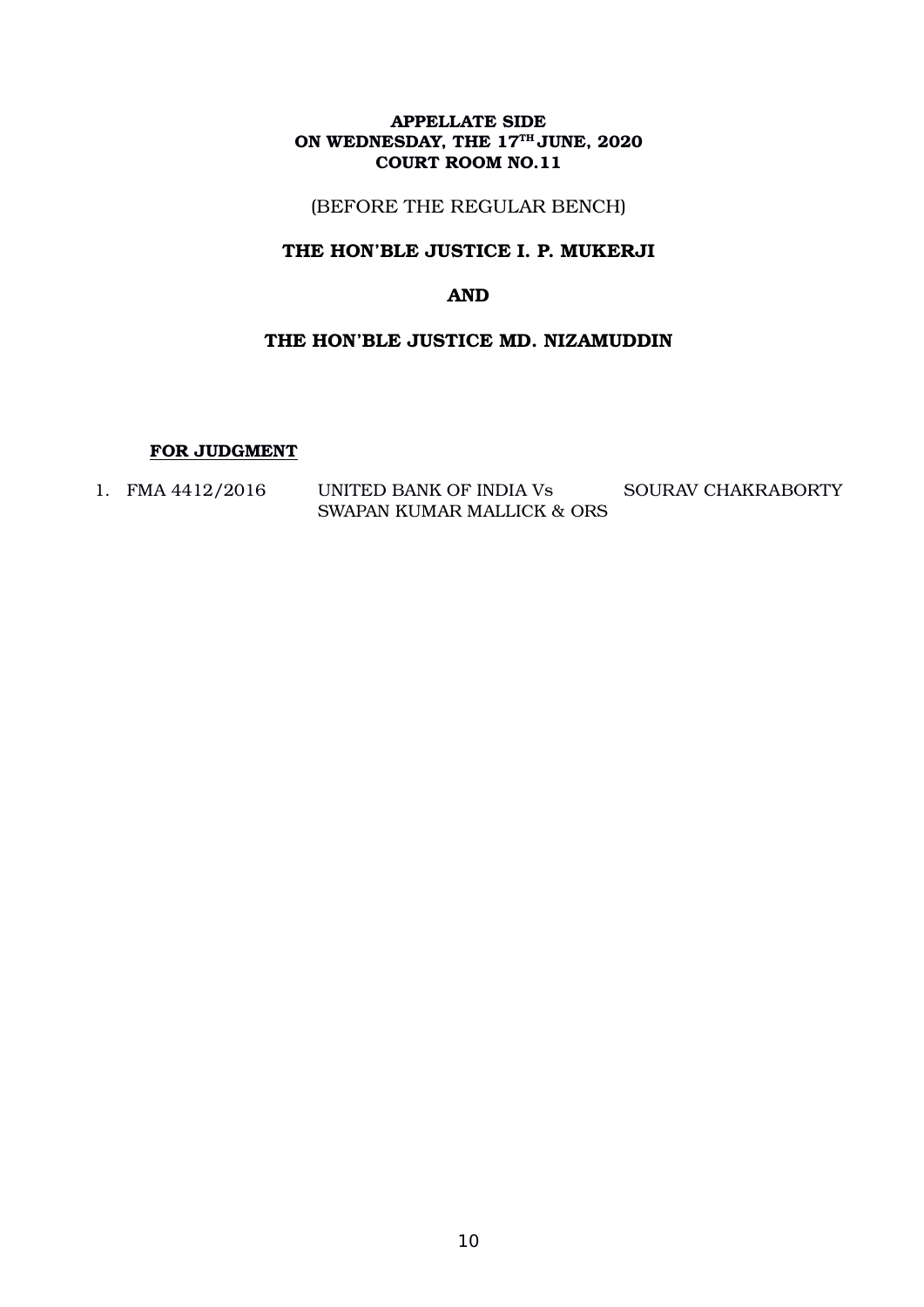### APPELLATE SIDE ON WEDNESDAY, THE 17<sup>TH</sup> JUNE, 2020 COURT ROOM NO.16 ( VIA VIDEO CONFERENCE )

### AT 11:00 A.M.

## THE HON'BLE JUSTICE JOYMALYA BAGCHI

### AND

# THE HON'BLE JUSTICE SHEKHAR B. SARAF

*NOTE : MATTERS WILL BE TAKEN UP THROUGH PHYSICAL HEARING ONLY WHEN BOTH THE PARTIES ARE CONSENTED TO.*

#### APPLICATION FOR BAIL

| 1. CRM 4010/2020<br>CRAN 2227/2020  | <b>SOUM ITRA MONDAL Vs</b><br>STATE OF WEST BENGAL          | <b>S G CHOWDHURY</b>      |
|-------------------------------------|-------------------------------------------------------------|---------------------------|
| 2. CRM 3929/2020                    | MOMINUDDIN @ MONUDDIN Vs<br>STATE OF WEST BENGAL            | <b>KALIPADA DAS</b>       |
| 3. CRM 4050/2020<br>CRAN 2263/2020  | <b>RAHIM TARAFDAR &amp; ANR Vs</b><br>STATE OF WEST BENGAL  | <b>ARNAB CHATTERJEE</b>   |
| 4. CRM 4052/2020<br>CRAN 2264/2020  | SAMIM AKTAR @ BABUL Vs<br>STATE OF WEST BENGAL              | MRITUNJOY CHATTERJEE      |
| 5. CRM 4054/2020<br>CRAN 2266/2020  | <b>DILIP DEBNATH Vs</b><br>STATE OF WEST BENGAL             | <b>DHANANJAY BANERJEE</b> |
| 6. CRM 4056/2020<br>CRAN 2268/2020  | NITYANANDA PRAMANICK Vs<br>STATE OF WEST BENGAL             | RAJDEEP BHATTACRYA        |
| 7. CRM 4057/2020<br>CRAN 2272/2020  | <b>NAJMUL SK. Vs</b><br>STATE OF WEST BENGAL & ORS          | <b>MD. ZOHAI REAUF</b>    |
| 8. CRM 4060/2020<br>CRAN 2271/2020  | MIRAJ MONDAL @ MERAJUDDIN MONDAL Vs<br>STATE OF WEST BENGAL | <b>ARNAB CHATTERJEE</b>   |
| 9. CRM 4061/2020<br>CRAN 2273/2020  | <b>ANIK NASKAR Vs</b><br>STATE OF WEST BENGAL               | <b>SARYATI DATTA</b>      |
| 10. CRM 4062/2020<br>CRAN 2274/2020 | SAMIM SK @ SAMIM AKTAR Vs<br>STATE OF WEST BENGAL           | <b>ARNAB CHATTERJEE</b>   |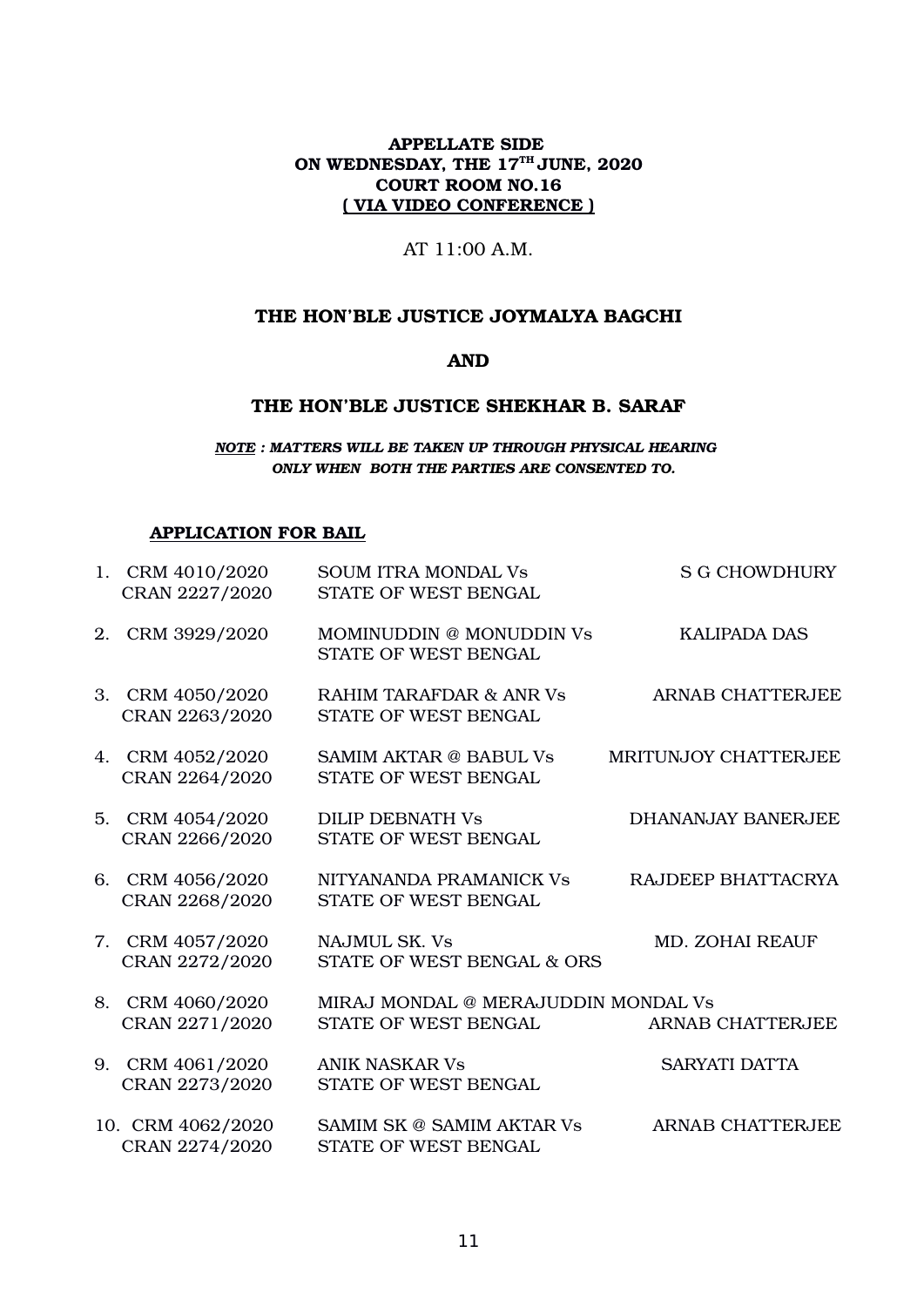| 11. CRM 4063/2020<br>CRAN 2275/2020 | <b>BALARAM SAHA @ BOLO Vs</b><br>STATE OF WEST BENGAL       | <b>SARYATI DATTA</b>     |
|-------------------------------------|-------------------------------------------------------------|--------------------------|
| 12. CRM 4064/2020<br>CRAN 2276/2020 | FIRDOUS KHAN @ DHOLO Vs<br>STATE OF WEST BENGAL             | <b>KUNAL GANGULY</b>     |
| 13. CRM 4065/2020<br>CRAN 2277/2020 | PRATIMA NAYEK Vs<br>STATE OF WEST BENGAL                    | SOUMYOJIT DAS MAHAPATRA  |
| 14. CRM 4066/2020<br>CRAN 2278/2020 | ARIF MONDAL @ ARIF AHEMED Vs<br>STATE OF WEST BENGAL        | <b>ARNAB CHATTERJEE</b>  |
| 15. CRM 4067/2020<br>CRAN 2279/2020 | PABAN DAS Vs<br>STATE OF WEST BENGAL                        | <b>ARNAB CHATTERJEE</b>  |
| 16. CRM 4068/2020<br>CRAN 2280/2020 | SHIBU GHOSH @ HOI GHOSH Vs<br>STATE OF WEST BENGAL          | <b>ATIS KUMAR BISWAS</b> |
| 17. CRM 4070/2020<br>CRAN 2282/2020 | AYUB NABI SK @ GOGAN Vs<br>STATE OF WEST BENGAL             | SOUMYOJIT DAS MAHAPATRA  |
| 18. CRM 4071/2020<br>CRAN 2283/2020 | <b>SUKUMAR DEY Vs</b><br>STATE OF WEST BENGAL               | SIDDHARTHA SARKAR        |
| 19. CRM 4074/2020                   | MOYNA PRAMANIK @ MAYANA PRAMANIK Vs<br>STATE OF WEST BENGAL | <b>NAVANIL DE</b>        |
| 20. CRM 4077/2020<br>CRAN 2287/2020 | SAJAHAN@ SAJAN ALI Vs<br>STATE OF WEST BENGAL               | SOUMYAJIT DAS MAHAPATRA  |
| 21. CRM 4078/2020                   | <b>ARIF SK Vs</b><br>STATE OF WEST BENGAL                   | <b>ARINDAM ROY</b>       |
| 22. CRM 4080/2020                   | <b>AMIT MONDAL Vs</b><br>STATE OF WEST BENGAL               | <b>ARINDAM ROY</b>       |
| 23. CRM 4082/2020<br>CRAN 2290/2020 | <b>SAHABUDDIN SK Vs</b><br>STATE OF WEST BENGAL             | <b>IQBAL HUSSAIN</b>     |
| 24. CRM 4083/2020<br>CRAN 2291/2020 | <b>RAJAB ALI HALSANA Vs</b><br>STATE OF WEST BENGAL         | <b>DIPTANGSHU BOSE</b>   |
| 25. CRM 4085/2020<br>CRAN 2293/2020 | <b>BIRJU MALLICK Vs</b><br>STATE OF WEST BENGAL             | <b>ANANDA KESHARI</b>    |
| 26. CRM 4089/2020<br>CRAN 2298/2020 | <b>NEMAI DAS @ BHOLA Vs</b><br>STATE OF WEST BENGAL         | PRITAM RAY               |
| 27. CRM 4093/2020<br>CRAN 2301/2020 | SANU RAI @ TAMANG Vs<br>STATE OF WEST BENGAL                | <b>KALIPADA DAS</b>      |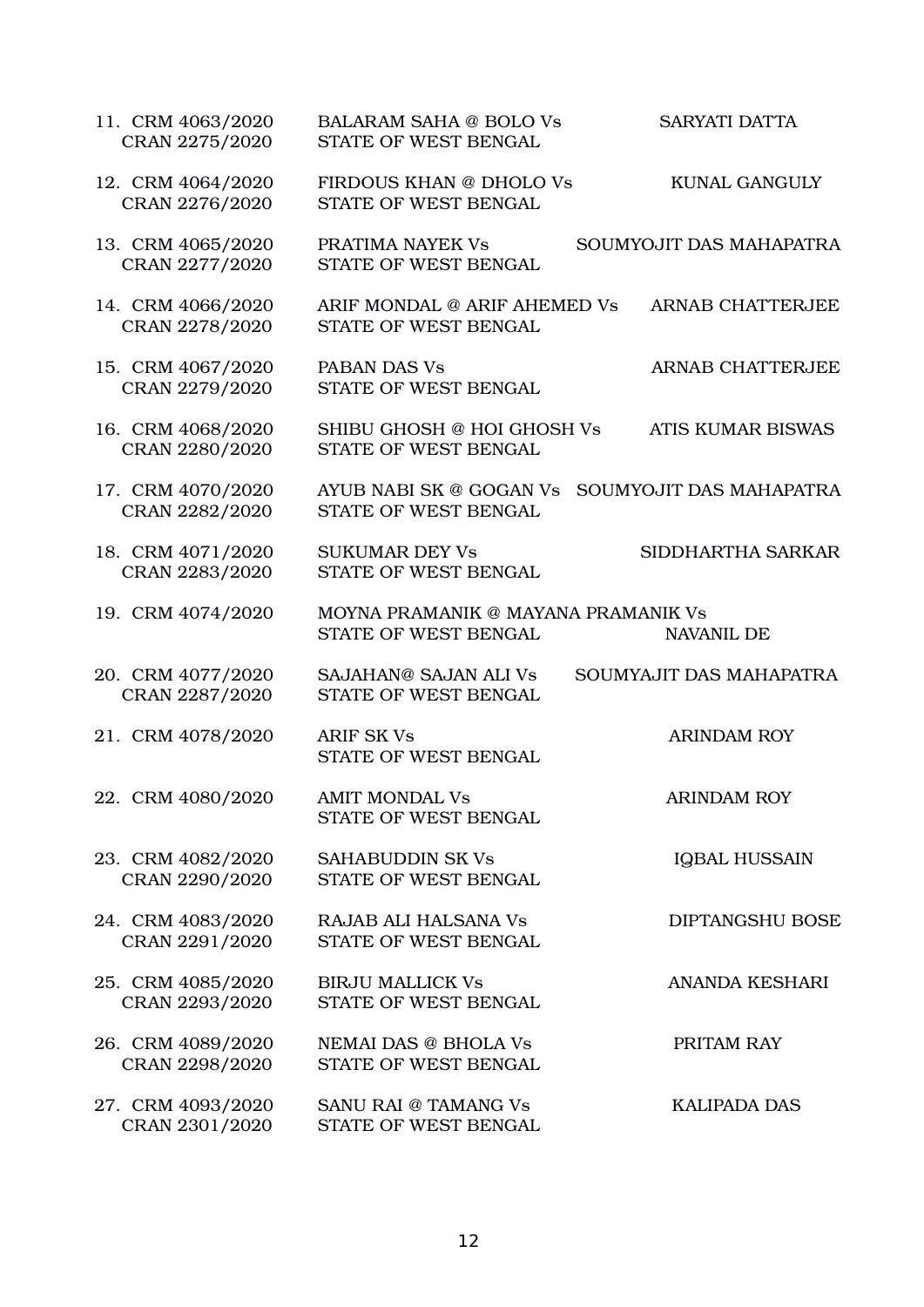28. CRM 4096/2020 SAMIR BHATTACHARJEE Vs PRITAM ROY CRAN 2304/2020 STATE OF WEST BENGAL 29. CRM 4099/2020 SAJARUL HAQUE @ SK@ PASAI @ PATAI Vs ARNAB SAHA CRAN 2308/2020 STATE OF WEST BENGAL 30. CRM 4100/2020 MD. ROHIT @ GURJJAR @ SK. AMIRUDDIN Vs CRAN 2306/2020 STATE OF WEST BENGAL SATADRU LAHIRI 31. CRM 2698/2020 JAY SEN Vs MALAY BHATTACHARYYA CRAN 2051/2020 STATE OF WEST BENGAL CRAN 2612/2020 32. CRM 1939/2020 NABHENDU @ NABENDU @ DEBU MISHRA Vs

CRAN 2627/2020 STATE OF WEST BENGAL SHIBAJI KR DAS

#### APPLICATION FOR ANTICIPATORY BAIL

| 33. CRM 4016/2020<br>CRAN 2235/2020 | <b>ABDULLA SK Vs</b><br>STATE OF WEST BENGAL                      | <b>.TANMOY BASU</b>         |
|-------------------------------------|-------------------------------------------------------------------|-----------------------------|
| 34. CRM 4017/2020<br>CRAN 2233/2020 | TULUWARA BIBI @ TULU BIBI & ORS. Vs<br>STATE OF WEST BENGAL       | SUSNIGDHO BHATTACHARYYA     |
| 35. CRM 4018/2020<br>CRAN 2236/2020 | MANASH CHAKRABORTY & ANR Vs<br>STATE OF WEST BENGAL               | <b>SHIBAJI KUMAR DAS</b>    |
| 36. CRM 4020/2020<br>CRAN 2237/2020 | <b>LIPI NANDA SARKAR Vs</b><br>STATE OF WEST BENGAL               | SOUMYOJIT DAS MAHAPATRA     |
| 37. CRM 4022/2020<br>CRAN 2238/2020 | SK WASIM @ ORS Vs<br>STATE OF WEST BENGAL                         | <b>ANANDA KESHRI</b>        |
| 38. CRM 4024/2020<br>CRAN 2240/2020 | <b>SUBRATA BAG Vs</b><br>STATE OF WEST BENGAL                     | <b>RITAM CHOWDHURY</b>      |
| 39. CRM 4026/2020                   | <b>KESHAB ROY &amp; ANR Vs</b><br>STATE OF WEST BENGAL            | DEBAJIT KUNDU               |
| 40. CRM 4039/2020<br>CRAN 2252/2020 | VENTU MALLIK @ IMAJUDDIN MALLIK & ORS. Vs<br>STATE OF WEST BENGAL | SOMNATH ADHIKARY            |
| 41. CRM 4040/2020<br>CRAN 2253/2020 | BIKASH HALDER @ BIKASH HALDAR Vs<br>STATE OF WEST BENGAL          | <b>SOMNATH ADHIKARY</b>     |
| 42. CRM 4356/2020                   | <b>BIMAN DAS @ PALTU DAS Vs</b><br>STATE OF WEST BENGAL & ORS.    | <b>DEBAJIT KUNDU</b>        |
| 43. CRM 4134/2020<br>CRAN 2341/2020 | <b>HAFIZUR RAHAMAN Vs</b><br>STATE OF WEST BENGAL                 | <b>SALONI BHATTACHARJEE</b> |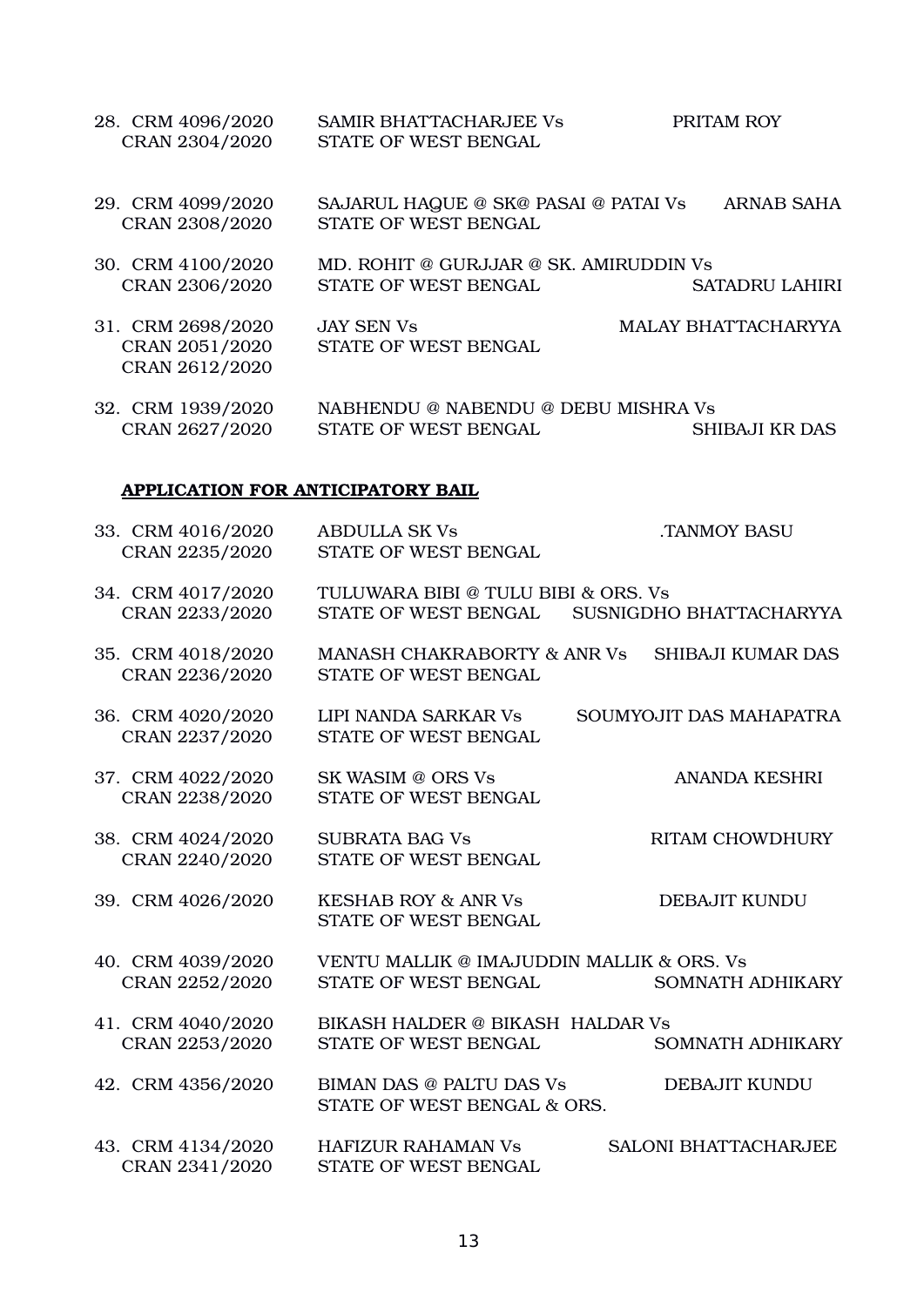AT 2:00 PM

## THE HON'BLE JUSTICE SAHIDULLAH MUNSHI

## AND

### THE HON'BLE JUSTICE SUBHASIS DAS GUPTA

### FOR JUDGMENT

| 1. CRA 319/2015  | NASIR MALLICK & ANR. Vs |
|------------------|-------------------------|
| WITH <b>WITH</b> | STATE OF W.B.           |
| CRA 294/2015     |                         |

2. CRA 412/2014 JEWEL SK. @ JUEL SK. Vs STATE OF W.B.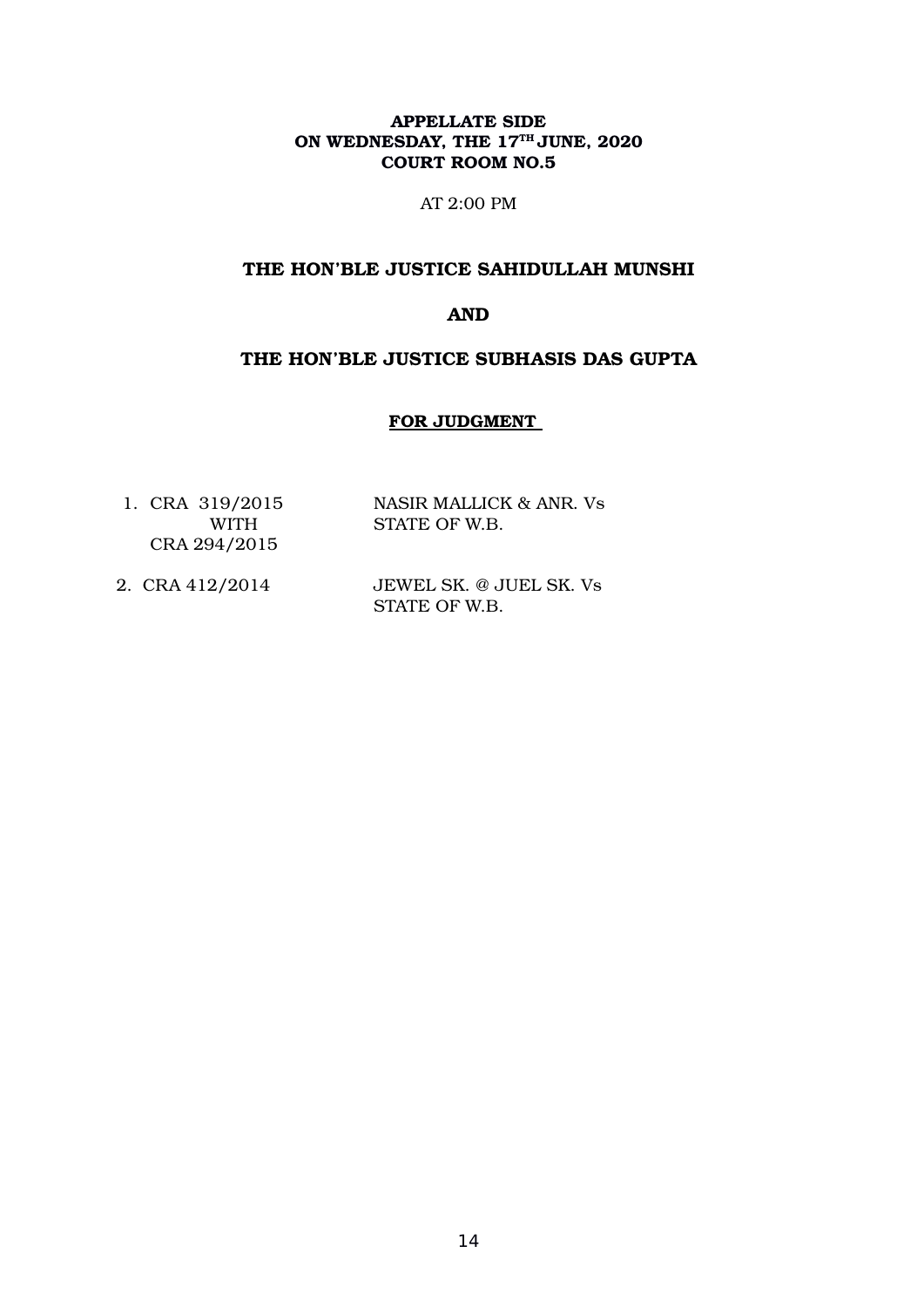(AFTER COMPLETION OF THE BENCH OF HON'BLE JUSTICE SAHIDULLAH MUNSHI AND HON'BLE JUSTICE SUBHASIS DASGUPTA)

## THE HON'BLE JUSTICE SAHIDULLAH MUNSHI

## AND

### THE HON'BLE JUSTICE MD. NIZAMUDDIN

### FOR JUDGMENT

| 1. CRA 342/2010 | SUDEB DOLUI & ANR. -Vs-<br>STATE OF WEST BENGAL |
|-----------------|-------------------------------------------------|
| $\sim$          | ---------- -------                              |

2. CRA 602/2014 SHYAMAL GHOSH -Vs- STATE OF WEST BENGAL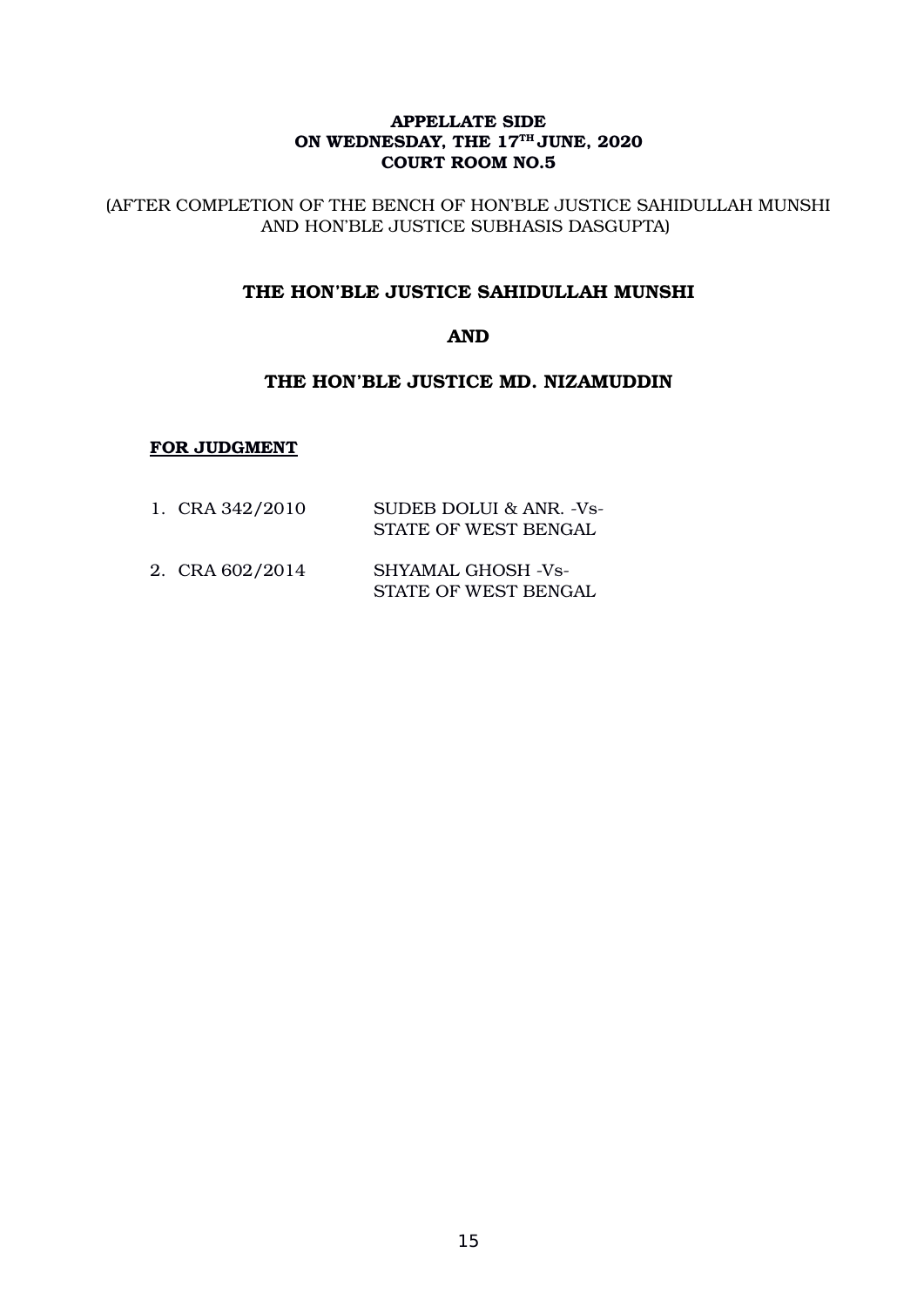### AT 11:00 A.M.

### THE HON'BLE JUSTICE DEBANGSU BASAK

#### FOR JUDGEMENT

- 1. WP 849/2010 PRINCIPAL COMMISSIONER OF INCOME TAX-7, BENGALURU Vs INCOME TAX, SETTLEMENT COMMISSION (I. T. & W.T.) YOGESH VATS
- 2. GA 507/2018 ATUL KUMAR PANDEY Vs H.N.DATTA & CO WITH KUMAR AVINASH CS 121/2017 GA 33/2019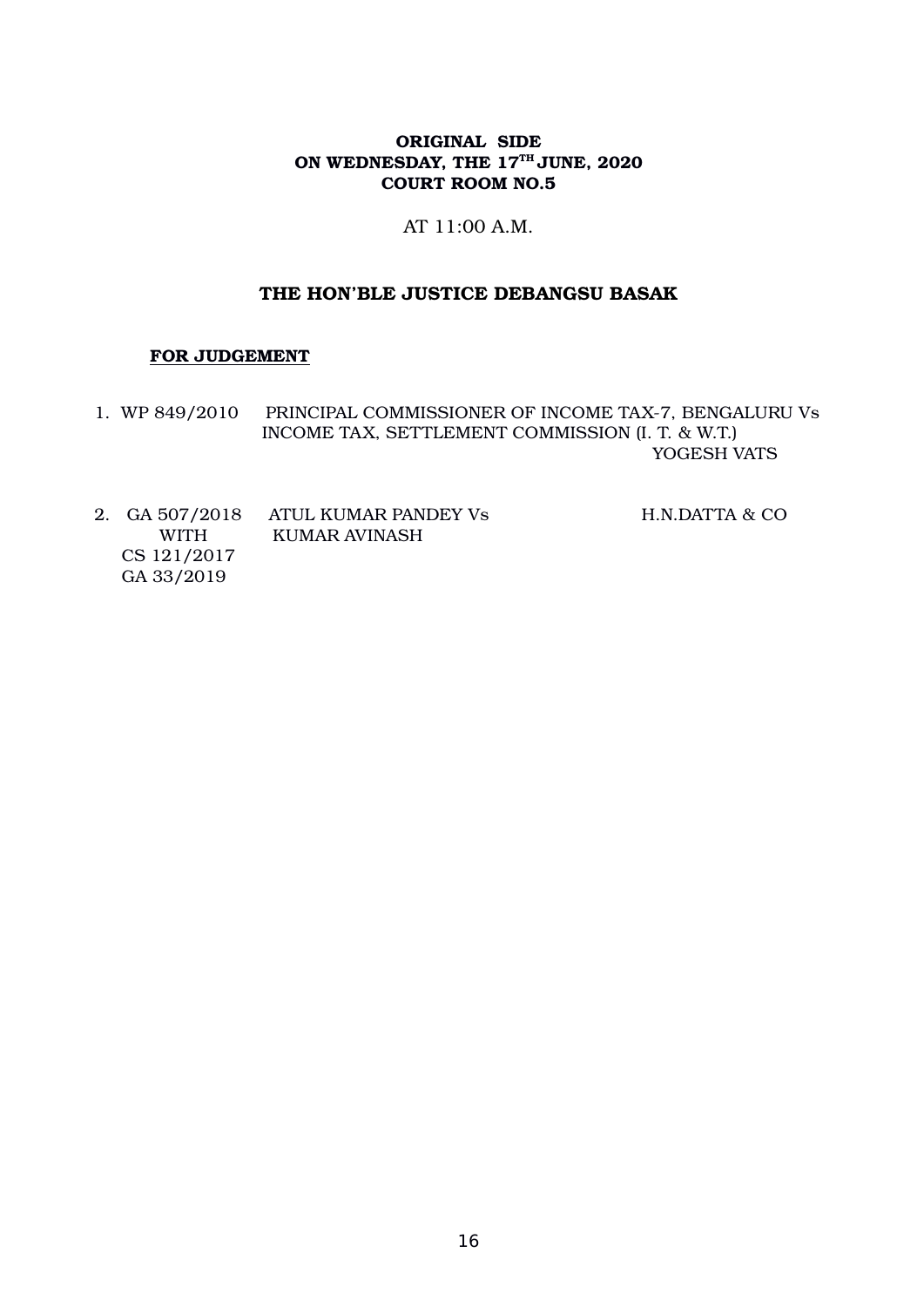AT 11:00 A.M.

# THE HON'BLE JUSTICE RAJARSHI BHARADWAJ

*NOTE : MATTERS WILL BE TAKEN UP THROUGH PHYSICAL HEARING ONLY WHEN BOTH THE PARTIES ARE CONSENTED TO.*

# FOR JUDGMENT

| WP 7865W/2019<br>WITH | MENKA GAMBHIR Vs<br>UNIION OF INDIA & ORS. | PIYUSH AGRAWAL |
|-----------------------|--------------------------------------------|----------------|
| WP 7489W/2019         | RUJIRA NAROOLA Vs<br>UNION OF INDIA & ORS. |                |

### CRIMINAL REVISION

| 2. | CRR 1052/2020  | KAUSIK MITRA Vs         | SANANDA GANGULI |  |
|----|----------------|-------------------------|-----------------|--|
|    | CRAN 2613/2020 | <b>IPSITA MITRA ROY</b> |                 |  |

#### CIVIL REVISION

| 3. CO 1123/2020 | <b>RANA PARAMANIK VS</b> | SANANDA GANGULI |  |
|-----------------|--------------------------|-----------------|--|
| CAN 3236/2020   | RINKU PARAMANIK @ DAS    |                 |  |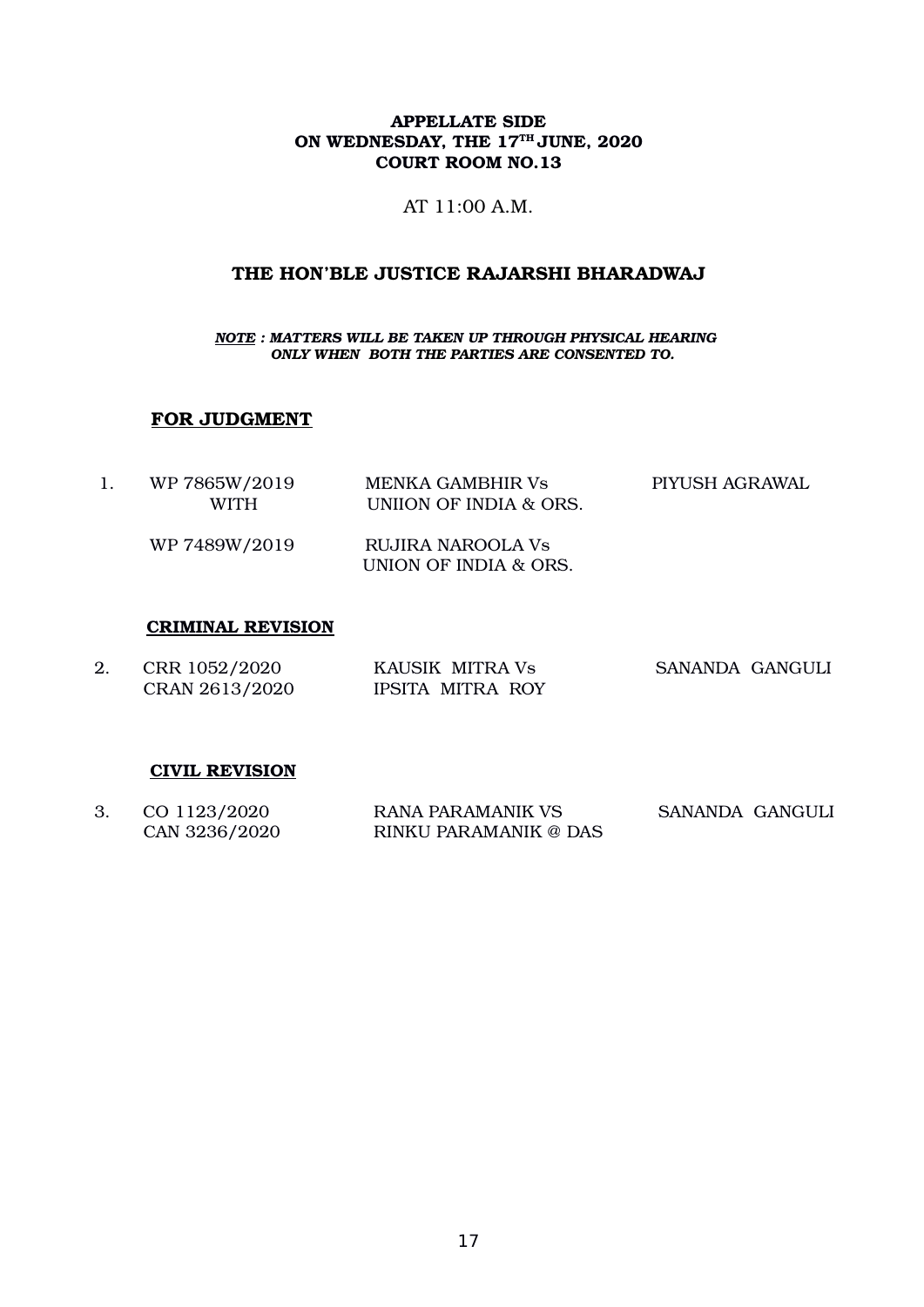#### THE HON'BLE JUSTICE SHAMPA SARKAR

#### *NOTE : MATTERS WILL BE TAKEN UP THROUGH PHYSICAL HEARING ONLY WHEN BOTH THE PARTIES ARE CONSENTED TO.*

### **MOTION**

### (IN THE FIRST CLUSTER) FROM 11:00 AM TO 12 NOON

|    | 1. WP 3892W/2020                    | <b>SUBRATA MONDAL Vs</b><br>STATE OF WEST BENGAL & ORS                      | SUBHRANGSU PANDA     |
|----|-------------------------------------|-----------------------------------------------------------------------------|----------------------|
|    | 2. WP 4785W/2020                    | SUHANA AWAS PRIVATE LIMITED & ORS Vs<br>KOLKATA MUNICIPAL CORPORATION & ORS | <b>ARNABI DUTTA</b>  |
| 3. | WP 5470W/2020                       | KALPANA CHAKRABORTY Vs<br>STATE OF WEST BENGAL & ORS                        | <b>SURYANEEL DAS</b> |
|    | 4. WP 5523W/2020<br>CAN 3240/2020   | DIPANKAR NANDY & ANR Vs<br>KOLKATA METRO RAIL CORP LTD & ORS                | <b>NIKUNJ BERLIA</b> |
|    | 5. WP 5511W/2020<br>CAN 3233/2020   | ARINDAM GHOSH Vs<br>KOLKATA MUNICIPAL CORPORATION & ORS                     | MEGHAJIT MUKHERJEE   |
|    | 6. WP 5492W/2020                    | PROF (MRS) A K AUGUSTINE Vs<br>STATE OF WEST BENGAL & ORS                   | <b>ANIRBAN GHOSH</b> |
|    | 7. WP 5493W/2020<br>CAN 3193/2020   | <b>ANIRBAN BISWAS Vs</b><br>STATE OF WEST BENGAL & ORS                      | <b>ARNAB DAS</b>     |
|    | 8. WP 5461W/2020<br>CAN 3164/2020   | NAIMUL HAQUE & ANR Vs<br>C.E.S.C. LTD. & ORS                                | RANAJIT CHATTERJEE   |
|    | 9. WP 19900W/2019<br>CAN 3200/2020  | MD. GARIB NAWAZ & ANR. Vs<br>UNION OF INDIA & ORS.                          | <b>SAYANI DAS</b>    |
|    | 10. WP 19903W/2019<br>CAN 3204/2020 | <b>EBTESHAM KHATOON Vs</b><br>UNION OF INDIA & ORS.                         | <b>SAYANI DAS</b>    |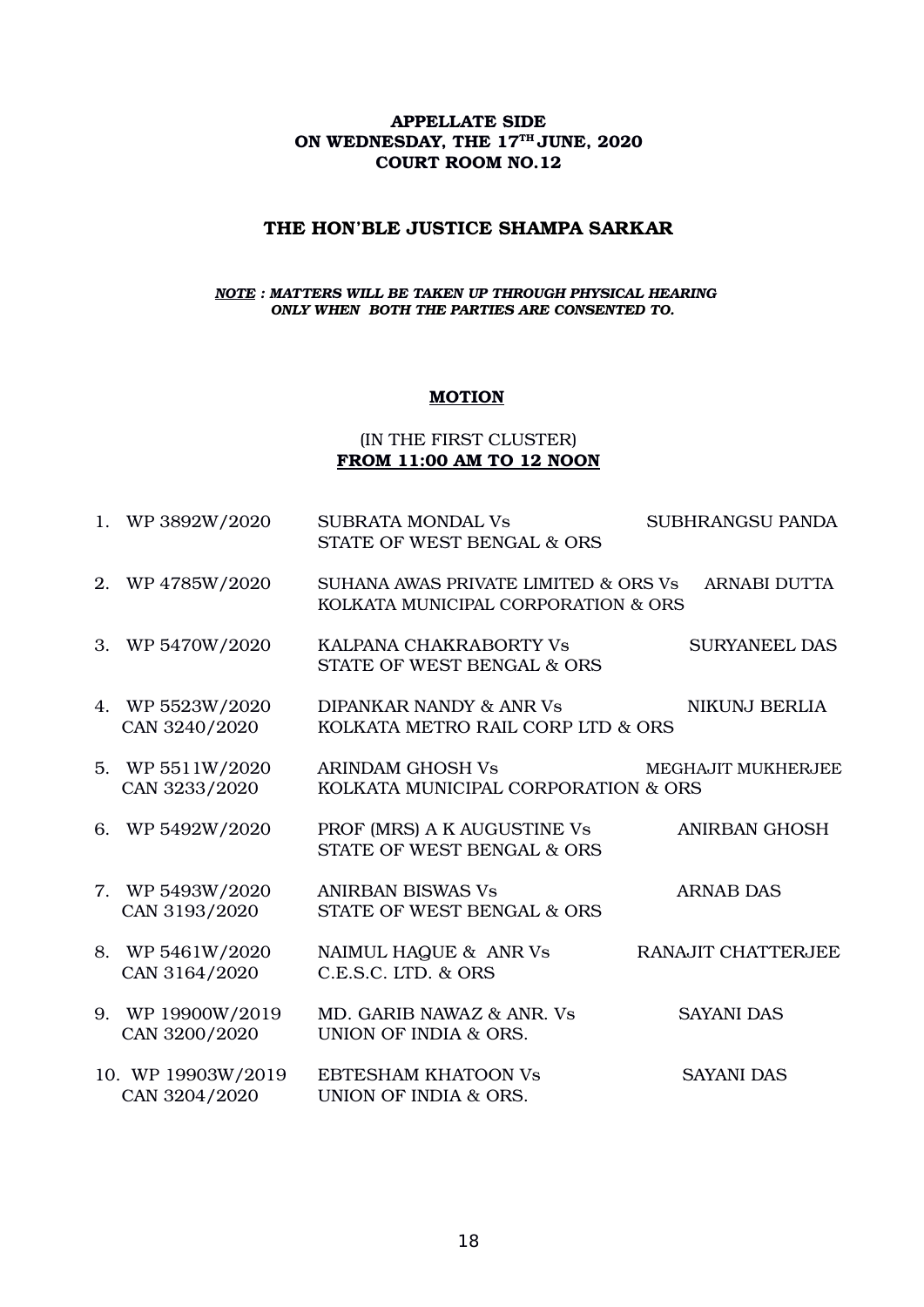#### (IN THE SECOND CLUSTER) FROM 12 NOON TO 1:00 PM

| 11. WP 5522W/2020                                        | SUPRIYA MUKHOPADHYAY Vs<br>STATE OF WEST BENGAL & ORS                                           | <b>SYED MANSUR ALI</b>     |  |  |
|----------------------------------------------------------|-------------------------------------------------------------------------------------------------|----------------------------|--|--|
| 12. WP 5519W/2020                                        | <b>ANASUYA BODHAK Vs</b><br>STATE OF WEST BENGAL & ORS.                                         | <b>SYED MANSUR ALI</b>     |  |  |
| 13. WP 5515W/2020                                        | DEBABRATA KANJI Vs<br>STATE OF WEST BENGAL & ORS                                                | SYED MANSUR ALI            |  |  |
| 14. WP 5518W/2020                                        | <b>SHRABANTI DEBNATH Vs</b><br>STATE OF WEST BENGAL                                             | <b>SYED MANSUR ALI</b>     |  |  |
| 15. WP 5501W/2020<br>CAN 3208/2020                       | KEJRIWAL MINING P. LTD. & ANR. Vs<br><b>INDIAN BANK</b>                                         | MEGHAJIT MUKHERJEE         |  |  |
| 16. WP 5474W/2020<br>CAN 3174/2020                       | SUBAL CHANDRA DAS & ORS. Vs<br>STATE OF WEST BENGAL & ORS                                       | <b>AVINABA PATRA</b>       |  |  |
| 17. WP 2275W/2019<br>CAN 3125/2020                       | MAHAVIR PUMP MANUFACTURING PVT LTD & ANR Vs<br>STATE OF WEST BENGAL & ORS PRABHAT KR SRIVASTAVA |                            |  |  |
| 18. WP 5495W/2020                                        | SHEORAPHULI KANCHA SABZEE BABASAYEE SAMITY & ANR Vs<br>STATE OF WEST BENGAL & ORS               | <b>SUMAN S. CHATTERJEE</b> |  |  |
| 19. WP 5442W/2020                                        | DOMKAL THANA FERRY PATUNY SAMABAY SAMITY LTD. Vs.<br>STATE OF WEST BENGAL & ORS                 | SHIBAJI KR. DAS            |  |  |
| 20. WP 22344W/2019                                       | RATNA CHINA Vs<br>STATE OF WEST BENGAL & ORS.                                                   | SUDIPTA DASGUPTA           |  |  |
| (IN THE THIRD CLUSTER)<br><b>FROM 2:00 PM TO 3:00 PM</b> |                                                                                                 |                            |  |  |
| 21. WP 18594W/2019                                       | SMT. CHANDANA ROY & ORS. VS.<br>THE STATE OF WEST BENGAL & ORS.                                 | SONALI SENGUPTA            |  |  |
| 22. WP 21797W/2019                                       | ABDUL KALAM AZAD VS.<br>THE STATE OF WEST BENGAL & ORS.                                         | PROSENJIT MUKHERJEE        |  |  |
| 23. WP 4626W/2020                                        | PINTU ALI KHAN VS.                                                                              | DEBABRATA DASGUPTA         |  |  |

24. WP 2480W/2020 ASHIQUE IKBAL MONDAL VS. SUDIPTA DASGUPTA CAN 2199/2020 THE STATE OF WEST BENGAL & ORS.

UNION OF INDIA & ORS.

25. WP 20386W/2019 RAJU JANA VS. (IN PERSON) THE DISTRICT INSPECTOR OF SCHOOLS NORTH 24 PGNS & ORS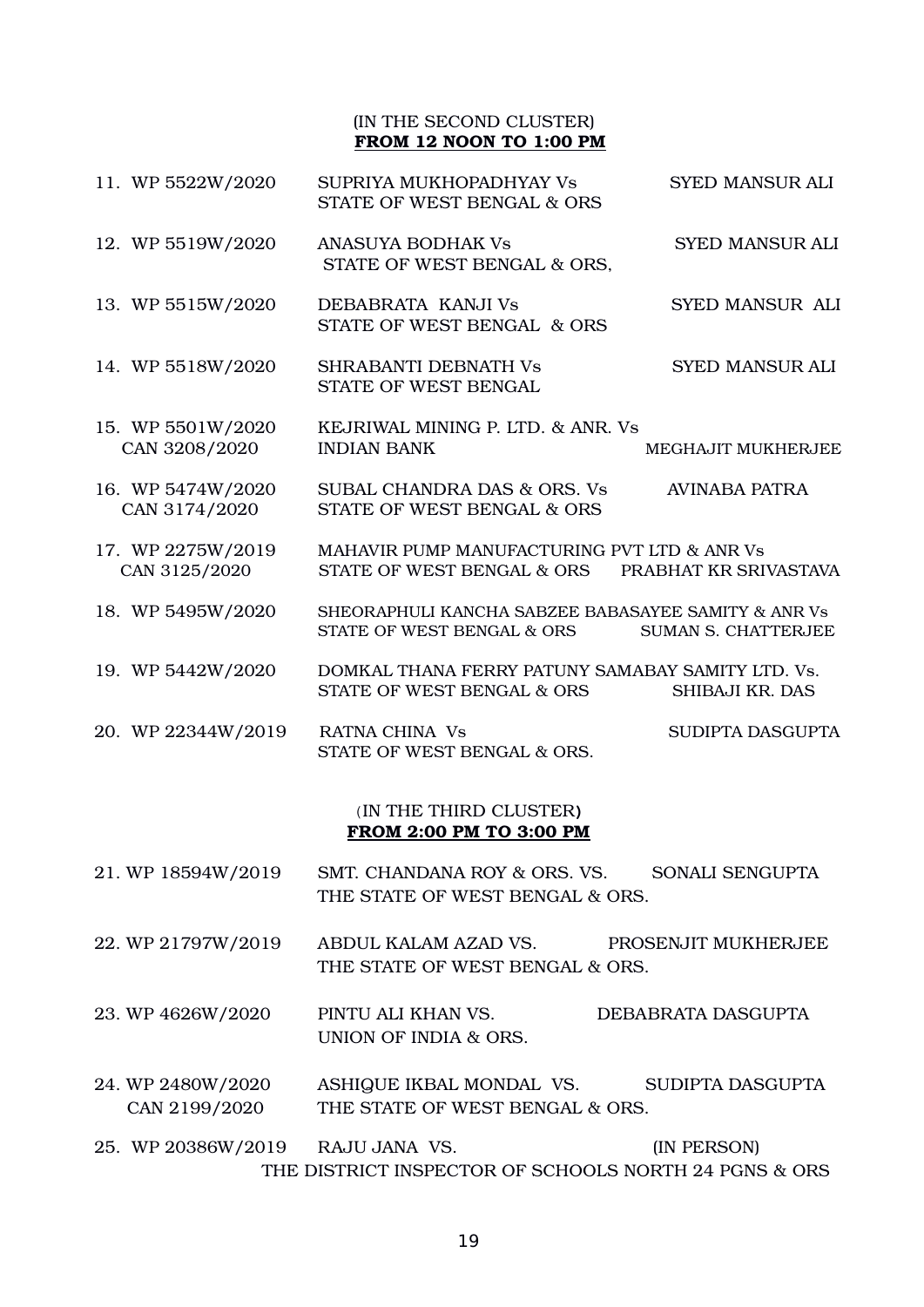### ORIGINAL SIDE

### THE HON'BLE JUSTICE SHAMPA SARKAR

#### *NOTE : MATTERS WILL BE TAKEN UP THROUGH PHYSICAL HEARING ONLY WHEN BOTH THE PARTIES ARE CONSENTED TO.*

| 1. $CS 53/2020$ | A.V.M. SALES CORPORATION -Vs-                        | YASH VARDHAN DEORA         |
|-----------------|------------------------------------------------------|----------------------------|
| GA 826/2020     | HARVEST CHEM COMPANY LTD & ORS                       |                            |
|                 |                                                      |                            |
|                 |                                                      |                            |
| 2. $CS 54/2020$ | BRH WEALTH KREATORS LIMITED -Vs-                     |                            |
|                 | <b>HDFC BANK LIMITED</b>                             | M/S. L.P.AGARWALLA AND CO. |
|                 |                                                      |                            |
|                 |                                                      |                            |
| 3. $CS 55/2020$ | <b>BASUDEV BUILDERS PRIVATE LIMITED AND ANR -Vs-</b> |                            |
|                 | SOUTH INDIAN BANK LIMITED AND ANR                    |                            |

M/S. L.P.AGARWALLA AND CO.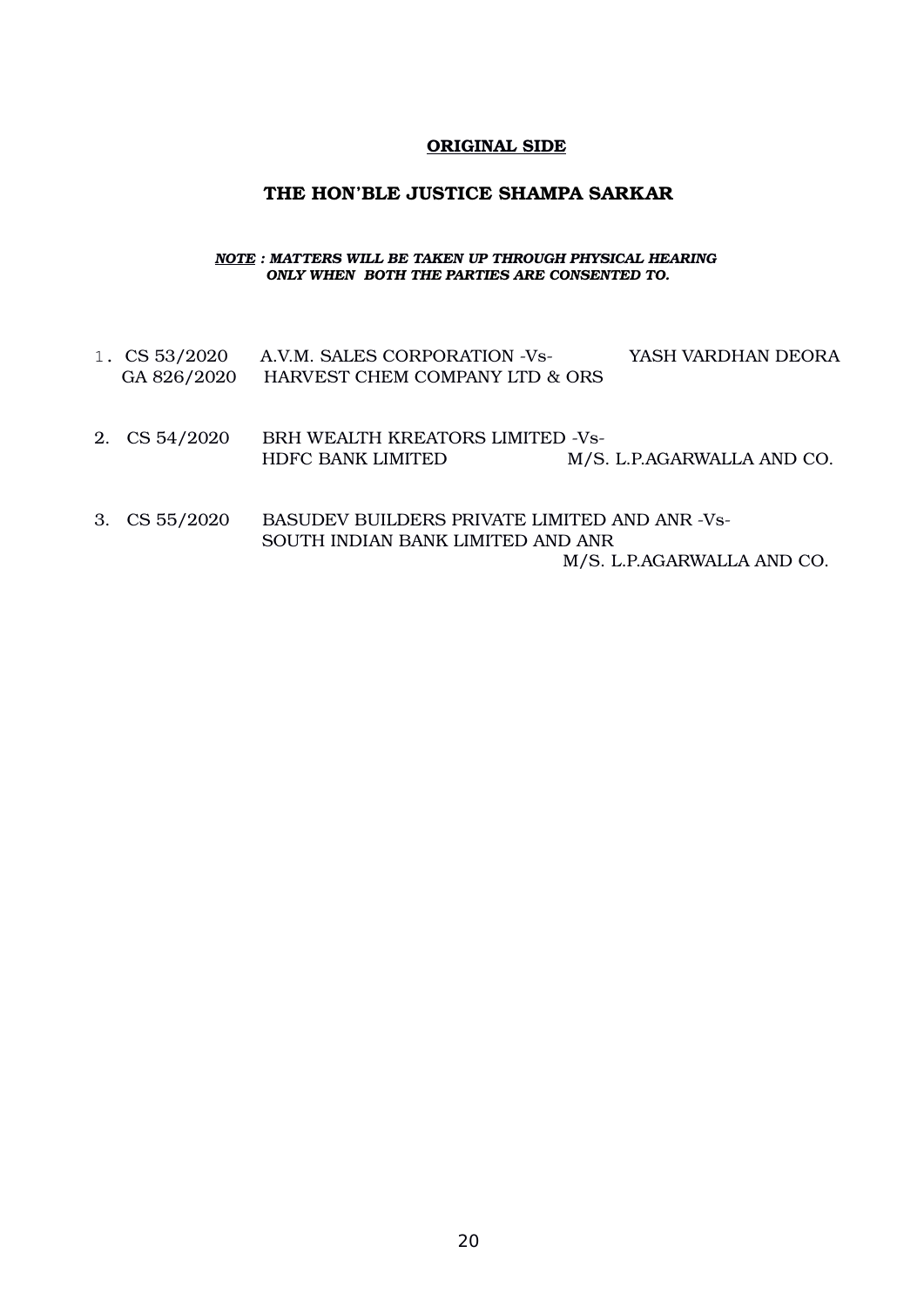AT 11.30 A.M.

# THE HON'BLE JUSTICE BISWAJIT BASU

### FOR JUDGMENT

1. CO  $1318/2019$  JITEN DAS & ORS. Vs BISWAJIT BISWAS MATIARY VIVEKANANDA SHIKSHALAY & ANR.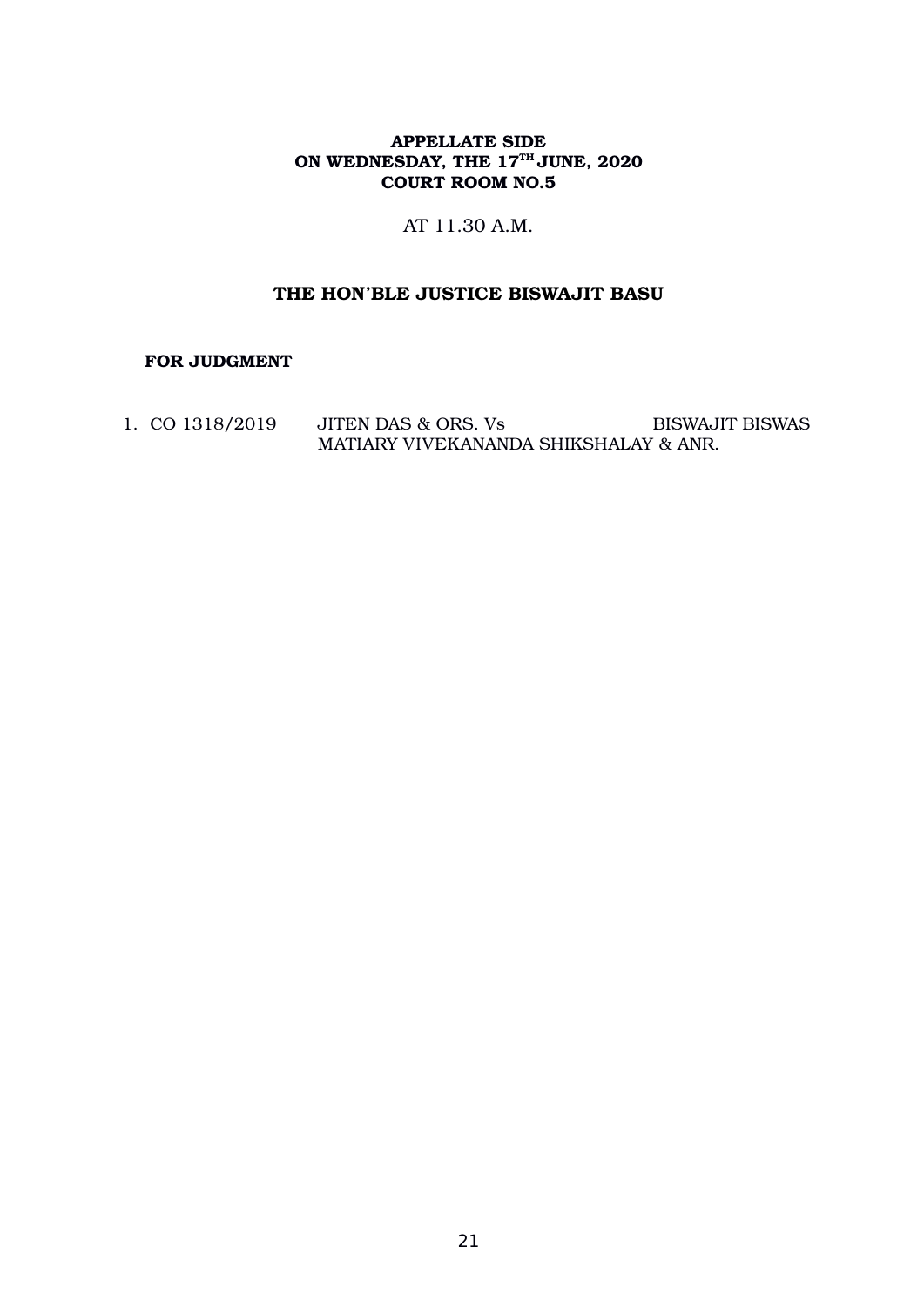#### AT 12:30 PM

# THE HON'BLE JUSTICE TIRTHANKAR GHOSH

#### *NOTE : MATTERS WILL BE TAKEN UP THROUGH PHYSICAL HEARING ONLY WHEN BOTH THE PARTIES ARE CONSENTED TO.*

#### FOR JUDGMENT

| 1. CRR 2589 of 2019 | GE POWER INDIA LTD. -VS.-<br>SITARAM KARMAKAR         |
|---------------------|-------------------------------------------------------|
| 2. CRR 2591 of 2019 | GE POWER INDIA LTD. -VS.-<br>NABIN KUMAR ASH          |
| 3. CRR 2592 of 2019 | GE POWER INDIA LTD. -VS.-<br>DEB KUMAR SANYAL         |
| 4. CRR 2593 of 2019 | GE POWER INDIA LTD. -VS.-<br>BARUN KUMAR GHOSAL       |
| 5. CRR 2594 of 2019 | GE POWER INDIA LTD. -VS.-<br>SIDDHARTHA SANKAR GHANTY |
| 6. CRR 2595 of 2019 | GE POWER INDIA LTD. -VS.-<br>PABITRA KUMAR MUKHERJEE  |